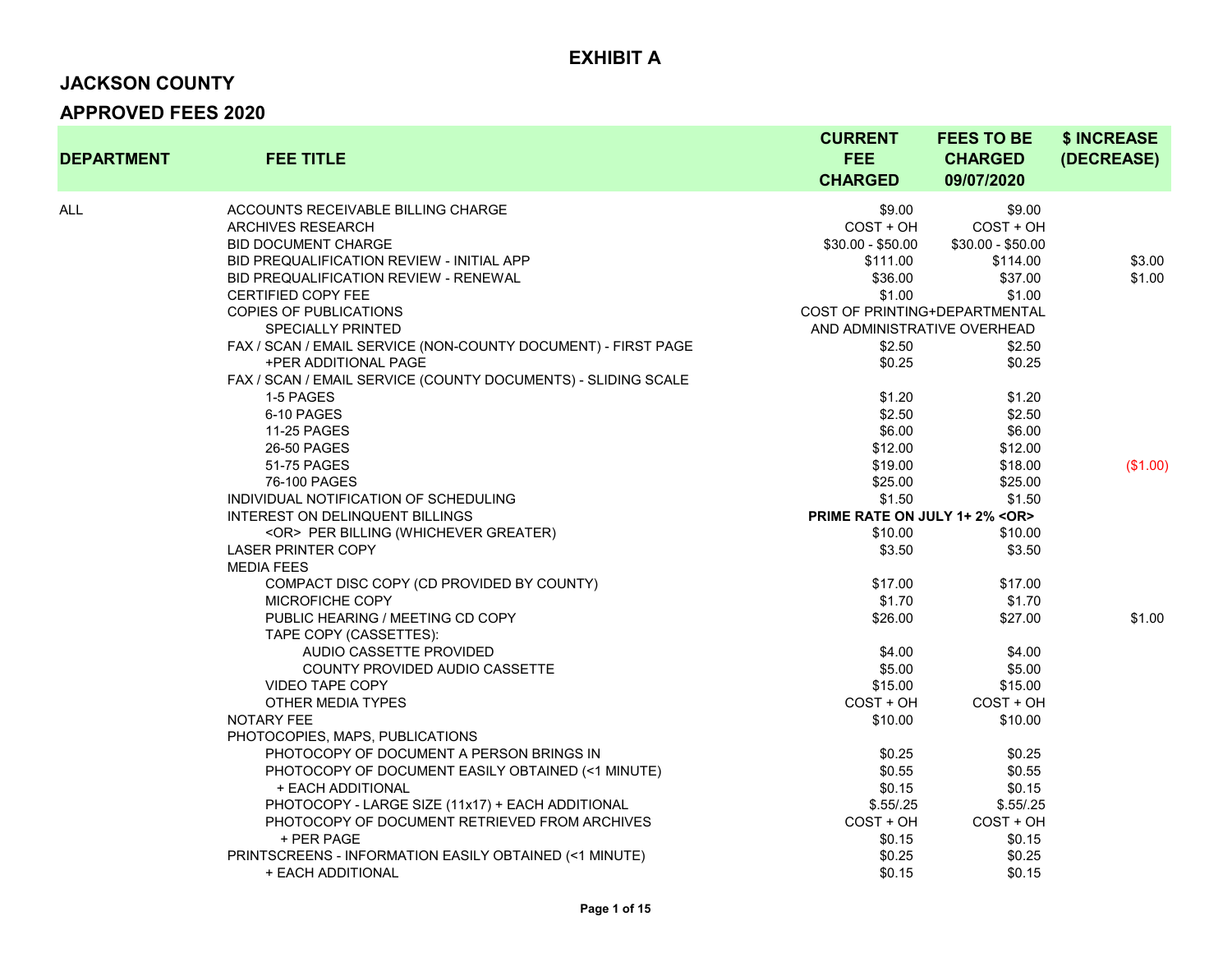#### **JACKSON COUNTY**

| <b>DEPARTMENT</b> | <b>FEE TITLE</b>                                                           | <b>CURRENT</b><br><b>FEE</b><br><b>CHARGED</b> | <b>FEES TO BE</b><br><b>CHARGED</b><br>09/07/2020 | \$ INCREASE<br>(DECREASE) |
|-------------------|----------------------------------------------------------------------------|------------------------------------------------|---------------------------------------------------|---------------------------|
| <b>ALL</b>        | <b>RESEARCH &amp; REQUEST PER 1/4 HOUR</b><br><b>RETURNED CHECK CHARGE</b> | COST + OH<br>\$30.00                           | $COST + OH$<br>\$31.00                            | \$1.00                    |
| <b>AIRPORT</b>    | <b>AIRPORT BADGE FEES</b>                                                  |                                                |                                                   |                           |
|                   | NEW BADGE/ACCESS CHANGE                                                    | $$125.00 +$                                    | $$125.00 +$                                       |                           |
|                   | + INITIAL REFUNDABLE DEPOSIT FOR NEW BADGES ONLY                           | \$50.00                                        | \$50.00                                           |                           |
|                   | RENEWAL/REPLACEMENT/DATA CHANGE                                            | \$50.00                                        | \$50.00                                           |                           |
|                   | BADGE LOST, STOLEN, OR NOT RETURNED                                        | \$100.00                                       | \$100.00                                          |                           |
|                   | REFUND OF FEE PROVIDED IF BADGE IS RETURNED WITHIN:                        |                                                |                                                   |                           |
|                   | 10 DAYS                                                                    | 100%                                           | 100%                                              |                           |
|                   | 30 DAYS                                                                    | 75%                                            | 75%                                               |                           |
|                   | 60 DAYS                                                                    | 50%                                            | 50%                                               |                           |
|                   | UP TO 1 YEAR                                                               | 25%                                            | 25%                                               |                           |
|                   | AIRCRAFT PARKING FEE - PER DAY                                             |                                                |                                                   |                           |
|                   | SMALL GA PLANES (0-10,000 LBS)                                             |                                                | \$20.00                                           | New Fee                   |
|                   | LARGE GA PLANES (10,001-35,000 LBS)                                        |                                                | \$40.00                                           | New Fee                   |
|                   | REGIONAL JETS (35,001-100,000 LBS)                                         |                                                | \$70.00                                           | New Fee                   |
|                   | JETS (100,001+)                                                            |                                                | \$90.00                                           | New Fee                   |
|                   | <b>BILLING FEE</b>                                                         | \$17.00                                        | \$15.00                                           | (\$2.00)                  |
|                   | <b>BOOT FEE</b>                                                            |                                                |                                                   |                           |
|                   | <b>FIRST DAY</b>                                                           | $$64.00 +$                                     | $$75.00 +$                                        | \$11.00                   |
|                   | + LONG-TERM PARKING MAX DAILY RATE FOR EACH DAY THEREAFTER                 |                                                |                                                   |                           |
|                   | CONFERENCE ROOM RENTAL                                                     |                                                |                                                   |                           |
|                   | <b>FULL DAY</b>                                                            | \$150.00                                       | \$150.00                                          |                           |
|                   | <b>1/2 DAY</b>                                                             | \$85.00                                        | \$85.00                                           |                           |
|                   | EMPLOYEE PARKING LOT FEE (QUARTERLY FEE)                                   | \$50.00                                        | \$50.00                                           |                           |
|                   | EQUIPMENT STORAGE FEES - MONTHLY PER SQUARE FOOT                           |                                                | \$0.50                                            | New Fee                   |
|                   | <b>EXPRESSIVE ACTIVITIES PERMIT</b>                                        |                                                |                                                   |                           |
|                   | <b>INITIAL PERMIT</b>                                                      | \$74.00                                        | \$75.00                                           | \$1.00                    |
|                   | <b>REAPPLICATION</b>                                                       | \$33.00                                        | \$50.00                                           | \$17.00                   |
|                   | FUEL PERMITS (ANNUAL)                                                      | \$104.00                                       | \$250.00                                          | \$146.00                  |
|                   | GATE USE FEE (INCLUDES GATE CARD) - MONTHLY                                | \$75.00                                        | \$75.00                                           |                           |
|                   | <b>GROUND TRANSPORTATION SERVICES - MONTHLY</b>                            |                                                |                                                   |                           |
|                   | UP TO 30 USES PER VEHICLE                                                  | \$30.00                                        | \$30.00                                           |                           |
|                   | FOR EACH USE THEREAFTER<br><b>GROUND TRANSPORTATION SERVICES</b>           | \$1.00                                         | \$2.00                                            | \$1.00                    |
|                   | OPERATING PROCEDURE VIOLATION FEE                                          | \$35.00                                        | \$35.00                                           |                           |
|                   | JET BRIDGE FEE - PER TURN                                                  |                                                | \$50.00                                           | New Fee                   |
|                   |                                                                            |                                                |                                                   |                           |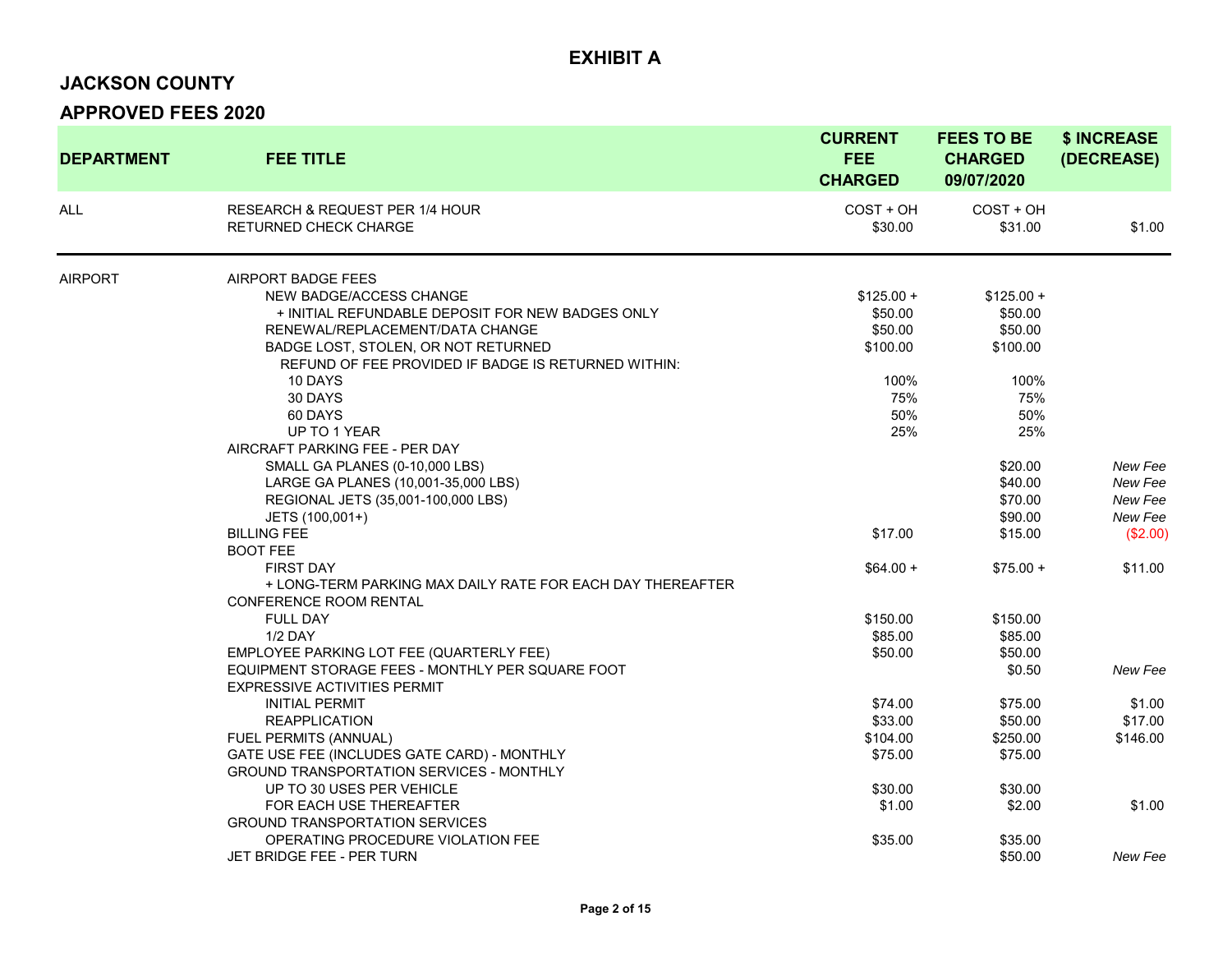# **JACKSON COUNTY**

| <b>DEPARTMENT</b>      | <b>FEE TITLE</b>                                       | <b>CURRENT</b><br><b>FEE</b><br><b>CHARGED</b> | <b>FEES TO BE</b><br><b>CHARGED</b><br>09/07/2020 | \$ INCREASE<br>(DECREASE) |
|------------------------|--------------------------------------------------------|------------------------------------------------|---------------------------------------------------|---------------------------|
| <b>AIRPORT</b>         | KC 97 RENTAL FEE                                       |                                                |                                                   |                           |
|                        | FULL DAY (4-8 HOURS)                                   | \$150.00                                       | \$150.00                                          |                           |
|                        | HALF DAY (LESS THAN 4 HOURS)                           | \$85.00                                        | \$85.00                                           |                           |
|                        | CLEANING DEPOSIT (REFUNDABLE)                          | \$50.00                                        | \$50.00                                           |                           |
|                        | <b>KEY FEE</b>                                         | \$136.00                                       | \$50.00                                           | (\$86.00)                 |
|                        | REFUNDABLE DEPOSIT                                     | \$75.00                                        | \$50.00                                           | (\$25.00)                 |
|                        | PENALTY FEE - REPLACE LOCK                             | \$35.00                                        | \$35.00                                           |                           |
|                        | PENALTY FEE - CHANGE TUMBLERS                          | \$200.00                                       | \$200.00                                          |                           |
|                        | OFF AIRPORT CAR RENTAL FEES                            |                                                |                                                   |                           |
|                        | % OF GROSS GENERATED REVENUE                           | 10%                                            | 10%                                               |                           |
|                        | OFF AIRPORT FLIGHT KITCHENS                            |                                                |                                                   |                           |
|                        | % OF GROSS GENERATED REVENUE                           | 10%                                            | 10%                                               |                           |
|                        | OFF AIRPORT PARKING LOTS                               |                                                |                                                   |                           |
|                        | % OF GROSS GENERATED REVENUE                           | 10%                                            | 10%                                               |                           |
|                        | PARKING LOT RATES                                      |                                                |                                                   |                           |
|                        | SHORT-TERM (PER HOUR)                                  | \$2.50                                         | \$3.00                                            | \$0.50                    |
|                        | SHORT-TERM (PER DAY MAX)                               | \$15.00                                        | \$17.00                                           | \$2.00                    |
|                        | LONG-TERM (PER HOUR)                                   | \$2.50                                         | \$3.00                                            | \$0.50                    |
|                        | LONG-TERM (PER DAY MAX)                                | \$10.00                                        | \$12.00                                           | \$2.00                    |
|                        | PENALTY FEE                                            |                                                |                                                   |                           |
|                        | NON-RETURN OF PARKING PERMIT HANGTAGS                  | \$50.00                                        | \$50.00                                           |                           |
|                        | <b>RECURRENT TRAINING</b>                              | \$133.00                                       | \$125.00                                          | (\$8.00)                  |
|                        | SECURITY ESCORT FEE - PER HOUR                         |                                                | \$150.00                                          |                           |
|                        | SMOKING VIOLATION FINE                                 | \$35.00                                        | \$35.00                                           |                           |
|                        | SPECIAL AVIATION SERVICE ORGANIZATION PERMITS (ANNUAL) | \$70.00                                        | \$100.00                                          | \$30.00                   |
|                        | <b>VEHICLE FINES</b>                                   |                                                |                                                   |                           |
|                        | <b>ISSUED PARKING TICKETS</b>                          | \$35.00                                        | \$35.00                                           |                           |
| <b>ANIMAL SERVICES</b> | <b>ADOPTION</b>                                        |                                                |                                                   |                           |
|                        | DOGS (SIX MONTHS AND OLDER)                            | \$120.00                                       | \$150.00                                          | \$30.00                   |
|                        | <b>PUPPIES</b>                                         | \$150.00                                       | \$200.00                                          | \$50.00                   |
|                        | CATS (SIX MONTHS OR OLDER)                             | \$50.00                                        | \$60.00                                           | \$10.00                   |
|                        | <b>KITTENS</b>                                         | \$90.00                                        | \$90.00                                           |                           |
|                        | DAILY BOARD                                            |                                                |                                                   |                           |
|                        | STRAY & QUARANTINED DOGS (RETURNED TO OWNERS)          | \$15.00                                        | \$15.00                                           |                           |
|                        | STRAY & QUARANTINED CATS (RETURNED TO OWNERS)          | \$8.00                                         | \$8.00                                            |                           |
|                        | DEAD ANIMAL DISPOSAL FROM PUBLIC                       | \$12.00                                        | \$14.00                                           | \$2.00                    |
|                        |                                                        |                                                |                                                   |                           |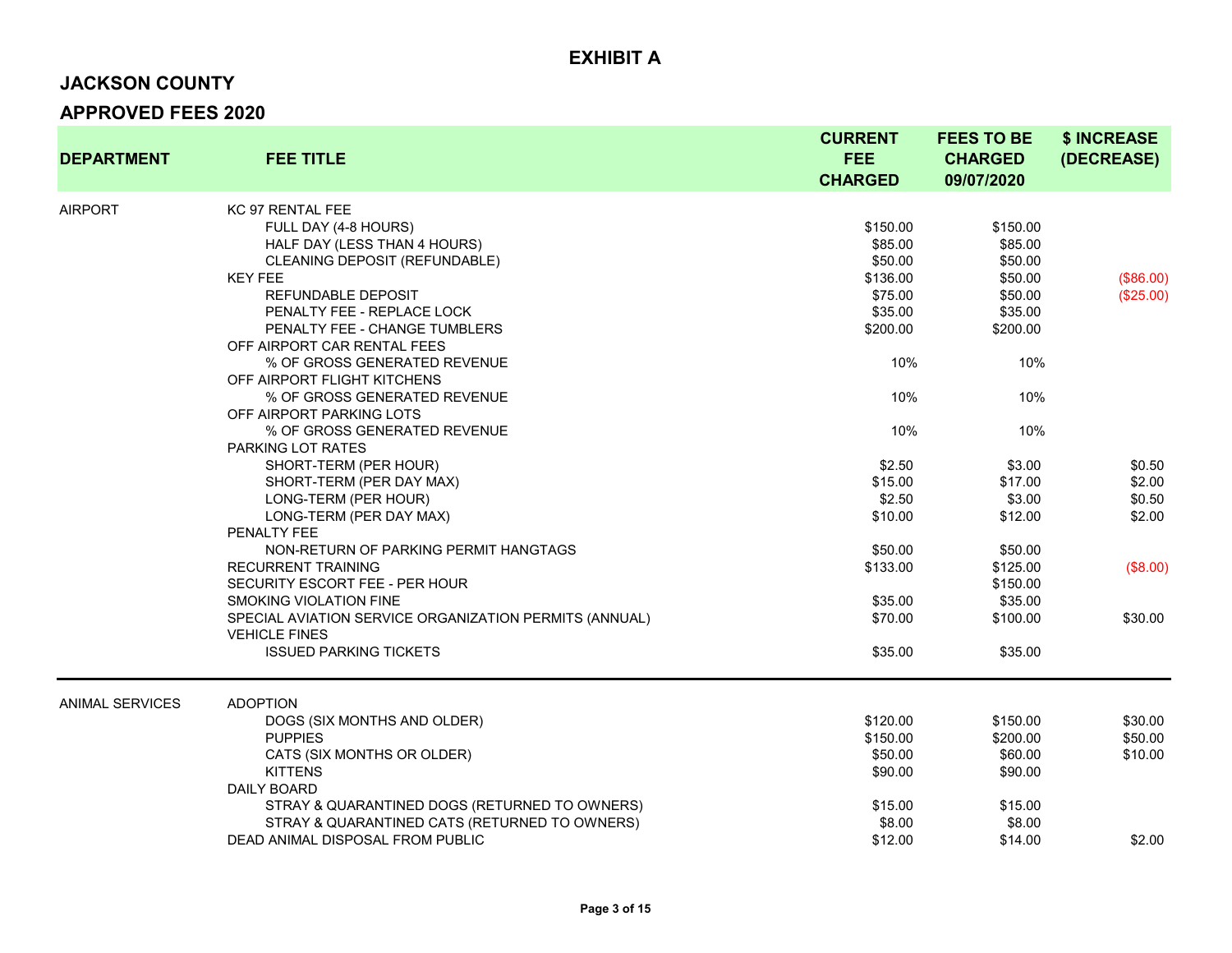#### **JACKSON COUNTY**

| <b>DEPARTMENT</b> | <b>FEE TITLE</b>                                                        | <b>CURRENT</b><br><b>FEE</b><br><b>CHARGED</b> | <b>FEES TO BE</b><br><b>CHARGED</b><br>09/07/2020 | \$ INCREASE<br>(DECREASE) |
|-------------------|-------------------------------------------------------------------------|------------------------------------------------|---------------------------------------------------|---------------------------|
|                   |                                                                         |                                                |                                                   |                           |
| ANIMAL SERVICES   | DEAD ANIMAL PICK UP / DISPOSAL FROM VET                                 |                                                |                                                   |                           |
|                   | PICK UP PER TRIP                                                        | \$75.00                                        | \$75.00                                           |                           |
|                   | DISPOSAL PER ANIMAL                                                     | \$5.00                                         | \$5.00                                            |                           |
|                   | <b>DOG LICENSES</b>                                                     |                                                |                                                   |                           |
|                   | 1 YEAR                                                                  | \$22.00                                        | \$25.00                                           | \$3.00                    |
|                   | 2 YEAR                                                                  | \$39.00                                        | \$50.00                                           | \$11.00                   |
|                   | 3 YEAR                                                                  | \$54.00                                        | \$50.00                                           | (\$4.00)                  |
|                   | DOG PACK (ANNUAL FEE FOR FIVE OR MORE DOGS)                             | \$110.00                                       | \$125.00                                          | \$15.00                   |
|                   | <b>REPLACEMENT</b>                                                      | \$5.00                                         | \$5.00                                            |                           |
|                   | SENIORS OR VETERANS DOG LICENSE DISCOUNT - 1 YEAR                       | (\$2.00)                                       | (\$5.00)                                          | (\$3.00)                  |
|                   | SENIORS OR VETERANS DOG LICENSE DISCOUNT - 2 OR 3 YEAR                  | (\$3.00)                                       | (\$10.00)                                         | (\$7.00)                  |
|                   | DOG LICENSE DEPOSIT                                                     |                                                |                                                   |                           |
|                   | 1 YEAR                                                                  | \$2.00                                         | \$5.00                                            | \$3.00                    |
|                   | <b>DOG LICENSE PENALTIES</b>                                            |                                                |                                                   |                           |
|                   | FAILURE TO OBTAIN LICENSE PRIOR TO CONTACT                              | \$75.00                                        | \$75.00                                           |                           |
|                   | CAT LICENSES (VOLUNTARY)                                                |                                                | \$2.00                                            |                           |
|                   | <b>KENNEL LICENSING</b>                                                 |                                                |                                                   |                           |
|                   | ANIMAL RESCUE ENTITY PERMIT                                             | \$130.00                                       | \$130.00                                          |                           |
|                   | COMMERCIAL BREEDER KENNEL PERMIT (NOT USDA INSPECTED)                   | \$200.00                                       | \$200.00                                          |                           |
|                   | COMMERCIAL BREEDER KENNEL PERMIT (USDA INSPECTED)                       | \$130.00                                       | \$130.00                                          |                           |
|                   | PET SHOP, BOARDING, GROOMING & TRAINING KENNEL PERMIT                   | \$130.00                                       | \$130.00                                          |                           |
|                   | WOLF - HYBRID KENNEL PERMIT                                             | \$130.00                                       | \$130.00                                          |                           |
|                   | BEGINNING OPERATION AFTER DEC 31                                        | 50%                                            | 50%                                               |                           |
|                   | KENNEL LICENSING PENALTIES (After three months see JCCO Section 844.15) |                                                |                                                   |                           |
|                   | <b>BEGINNING OPERATION WITHOUT LICENSE</b>                              | \$50.00                                        | \$50.00                                           |                           |
|                   | FOR EACH SUCCESSIVE MONTH UP TO THREE MONTHS                            | \$10.00                                        | \$10.00                                           |                           |
|                   | <b>FAILURE TO RENEW WITHIN 30 DAYS:</b>                                 | \$50.00                                        | \$50.00                                           |                           |
|                   | FOR EACH SUCCESSIVE MONTH UP TO THREE MONTHS                            | \$10.00                                        | \$10.00                                           |                           |
|                   | PET ID TAG                                                              | \$7.00                                         | \$7.00                                            |                           |
|                   | PUBLIC PICKUP                                                           | \$75.00                                        | \$75.00                                           |                           |
|                   | <b>REDEMPTIONS</b>                                                      |                                                |                                                   |                           |
|                   | <b>IMPOUND OF DOG</b>                                                   | \$40.00                                        | \$40.00                                           |                           |
|                   | DOG AT LARGE - FIRST TIME + IMPOUND OF DOG FEE                          | \$50.00                                        | \$50.00                                           |                           |
|                   | DOG AT LARGE - SECOND TIME + IMPOUND OF DOG FEE                         | \$85.00                                        | \$85.00                                           |                           |
|                   | DOG AT LARGE - THIRD TIME + IMPOUND OF DOG FEE                          | \$120.00                                       | \$120.00                                          |                           |
|                   | DOG AT LARGE - FOURTH TIME + IMPOUND OF DOG FEE                         | \$155.00                                       | \$155.00                                          |                           |
|                   | DOG AT LARGE - + EACH ADDITIONAL                                        | $+$ \$35.00                                    | $+$ \$35.00                                       |                           |
|                   | RETURN OF CAT TO OWNER                                                  | \$20.00                                        | \$20.00                                           |                           |
|                   | <b>STRAY DROP OFF</b>                                                   |                                                |                                                   |                           |
|                   | CAT OR LITTER                                                           | \$10.00                                        | \$10.00                                           |                           |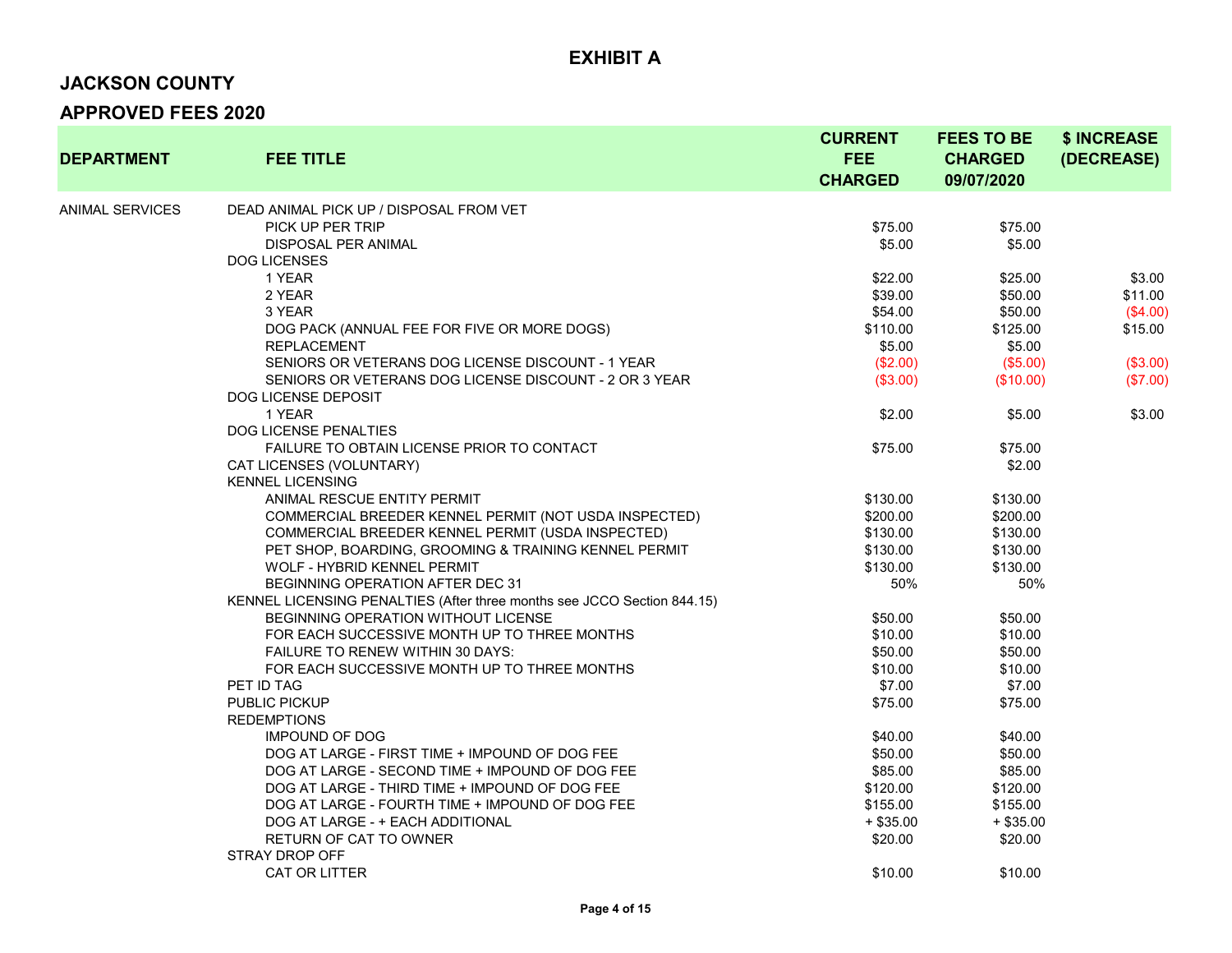#### **JACKSON COUNTY**

| <b>DEPARTMENT</b>      | <b>FEE TITLE</b>                                          | <b>CURRENT</b><br><b>FEE</b><br><b>CHARGED</b> | <b>FEES TO BE</b><br><b>CHARGED</b><br>09/07/2020 | \$ INCREASE<br>(DECREASE) |
|------------------------|-----------------------------------------------------------|------------------------------------------------|---------------------------------------------------|---------------------------|
| <b>ANIMAL SERVICES</b> | SURRENDER BY OWNER                                        |                                                |                                                   |                           |
|                        | ONE DOG SIX MONTHS AND OLDER                              | \$60.00                                        | \$60.00                                           |                           |
|                        | LITTER OF PUPPIES < SIX MONTHS OLD                        | \$10.00                                        | \$10.00                                           |                           |
|                        | ONE CAT SIX MONTHS AND OLDER                              | \$60.00                                        | \$60.00                                           |                           |
|                        | LITTER OF KITTENS < SIX MONTHS OLD                        | \$10.00                                        | \$10.00                                           |                           |
| <b>ASSESSOR</b>        | ANNUAL NON-EFU HOME SITE APPLICATION                      | \$53.00                                        | \$62.00                                           | \$9.00                    |
|                        | ASSESSOR DATA REQUEST                                     |                                                |                                                   |                           |
|                        | HOURLY RATE, MINIMUM 30 MINUTE CHARGE                     | \$68 minimum                                   | \$73 minimum                                      | \$5.00                    |
|                        | CERTIFICATE OF CHARGES PAID                               | \$45.00                                        | \$75.00                                           | \$30.00                   |
|                        | <b>CONSOLIDATION FEE</b>                                  | \$86.00                                        | \$99.00                                           | \$13.00                   |
|                        | <b>LEASED EXEMPTION APPLICATION FEE</b>                   | \$468.00                                       | \$514.00                                          | \$46.00                   |
|                        | NAME SUPPRESSION APPLICATION                              | \$32.00                                        | \$49.00                                           | \$17.00                   |
|                        | OPEN SPACE APPLICATION                                    | \$188.00                                       | \$203.00                                          | \$15.00                   |
|                        | OPEN SPACE DISQUALIFICATION                               | \$341.00                                       | \$367.00                                          | \$26.00                   |
|                        | OWNED EXEMPTION APPLICATION FEE                           | \$366.00                                       | \$402.00                                          | \$36.00                   |
|                        | PERSONAL PROPERTY REVALUATION FEE<br>PLAT MAP (TAX PLATS) | \$75.00                                        | \$79.00                                           | \$4.00                    |
|                        | (REDUCED MAP)<br>8.5 X 11                                 | \$3.25                                         | \$3.25                                            |                           |
|                        | 11 X 17                                                   | \$3.25                                         | \$3.25                                            |                           |
|                        | 18 X 24                                                   | \$9.00                                         | \$9.00                                            |                           |
|                        | PLAT PROCESSING FEE-PER LOT                               | \$123.00                                       | \$134.00                                          | \$11.00                   |
|                        | <b>REINSPECTION FEE</b>                                   | \$159.00                                       | \$174.00                                          | \$15.00                   |
|                        | SPECIAL ASSESSMENT PROCESSING FEE                         | \$376.00                                       | \$413.00                                          | \$37.00                   |
|                        | SPECIAL ASSESSMENT DISQUALIFICATION                       | \$259.00                                       | \$343.00                                          | \$84.00                   |
|                        | SPECIAL ASSESSMENT PLAT PROCESSING REVIEW - PER ACCOUNT   | \$106.00                                       | \$134.00                                          | \$28.00                   |
|                        | <b>TAXING DISTRICT BOUNDARY EXPANSION</b>                 | \$719.00                                       | \$708.00                                          | (\$11.00)                 |
|                        | <b>TAXING DISTRICT CHANGES</b>                            |                                                |                                                   |                           |
|                        | <b>REVIEW REQUIRED</b>                                    | \$433.00                                       | \$461.00                                          | \$28.00                   |
|                        | REVIEW NOT REQUIRED                                       | \$267.00                                       | \$301.00                                          | \$34.00                   |
|                        | <b>DISTRICT FORMATION</b>                                 | \$719.00                                       | \$726.00                                          | \$7.00                    |
|                        | <b>URBAN RENEWAL</b>                                      | \$4,189.00                                     | \$4,090.00                                        | (\$99.00)                 |
| CAO                    | DISTRICT ANNEXATION / WITHDRAWAL - 100% PETITION APPROVAL | \$247.00                                       | \$249.00                                          | \$2.00                    |
|                        | DISTRICT ANNEXATION / WITHDRAWAL - OTHER REQUESTS         | \$1,076.00                                     | \$998.00                                          | (\$78.00)                 |
|                        | LOST OR DAMAGED BOOK - LAW LIBRARY                        | <b>ACTUAL COST</b>                             | <b>ACTUAL COST</b>                                |                           |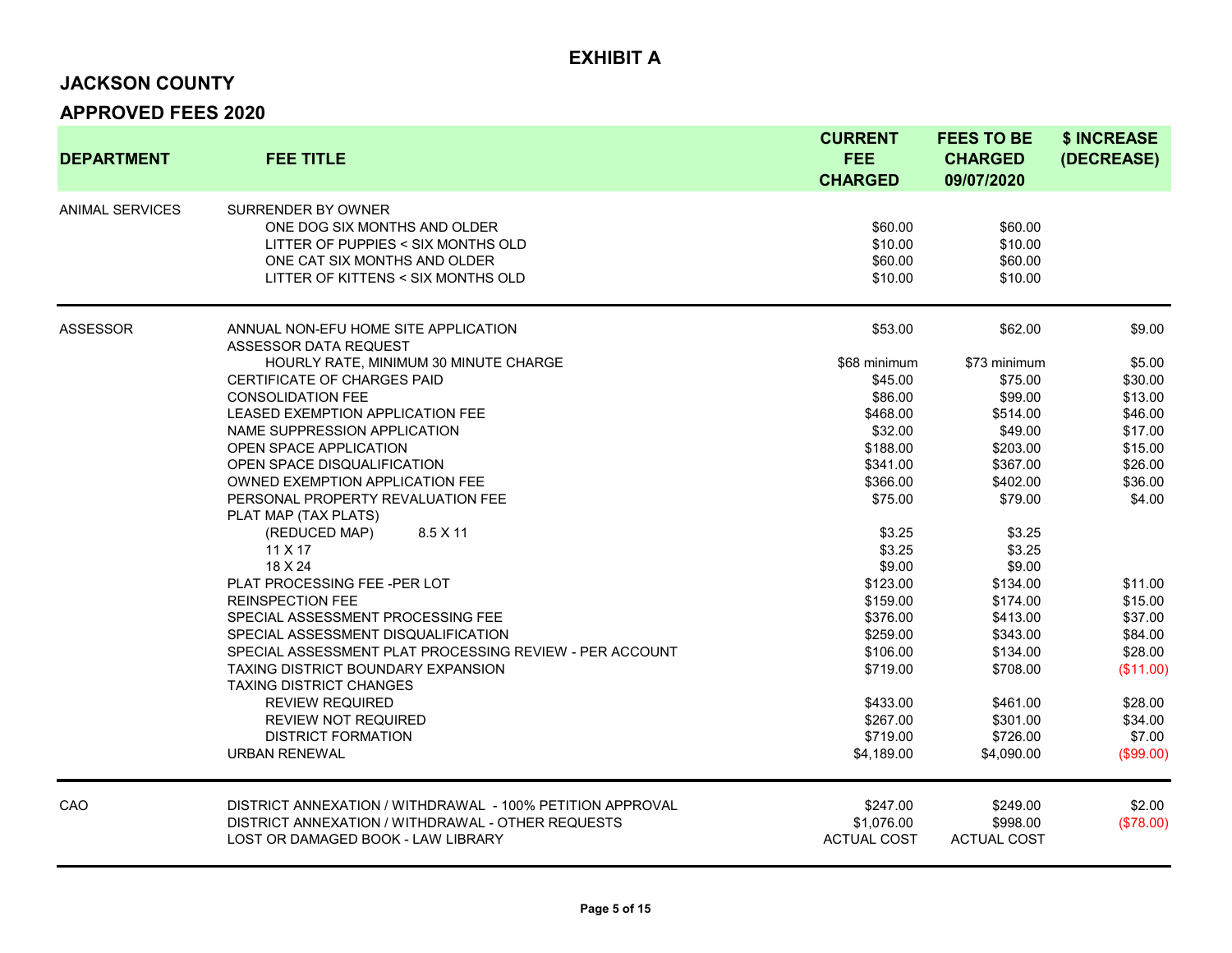# **JACKSON COUNTY**

| <b>DEPARTMENT</b>   | <b>FEE TITLE</b>                                                                                                   | <b>CURRENT</b><br><b>FEE</b><br><b>CHARGED</b> | <b>FEES TO BE</b><br><b>CHARGED</b><br>09/07/2020 | \$ INCREASE<br>(DECREASE) |
|---------------------|--------------------------------------------------------------------------------------------------------------------|------------------------------------------------|---------------------------------------------------|---------------------------|
| <b>CLERK</b>        | <b>BOPTA FILING FEE</b><br>CONDUCT SPECIAL ELECTIONS<br>ELECTION LABEL & LIST PRODUCTION<br>FEE COLLECTION SERVICE | \$39.00<br>COST + OH<br>$COST + OH$            | \$41.00<br>COST + OH<br>$COST + OH$               | \$2.00                    |
|                     | COLLECTION & DISTRIBUTION - STATE AFFORDABLE HOUSING FEE                                                           | \$4.00                                         | \$4.00                                            |                           |
|                     | <b>MARRIAGE CERTIFICATE</b>                                                                                        | \$12.00                                        | \$12.00                                           |                           |
|                     | MARRIAGE LICENSE / DOMESTIC PARTNERSHIP CORRECTION                                                                 | \$38.00                                        | \$40.00                                           | \$2.00                    |
|                     | <b>MARRIAGE LICENSE RECREATION</b>                                                                                 | \$14.00                                        | \$14.00                                           |                           |
|                     | MARRIAGE LICENSE WAITING PERIOD WAIVER                                                                             | \$25.00                                        | \$22.00                                           | (\$3.00)                  |
|                     | MARRIAGE WITNESS FEE - (2 WITNESSES)                                                                               | \$34.00                                        | \$35.00                                           |                           |
|                     | PROPERTY DATA ONLINE - CLERK ACCESS                                                                                | \$50.00                                        | \$50.00                                           |                           |
| <b>COMM JUSTICE</b> | <b>COLLECTION SERVICE</b>                                                                                          |                                                |                                                   |                           |
|                     | ACCOUNT SENT TO OR DEPT OF REVENUE                                                                                 | \$100.00                                       | \$100.00                                          |                           |
|                     | ACCOUNT SENT TO CREDIT AGENCY                                                                                      | \$125.00                                       | \$125.00                                          |                           |
|                     | <b>COMMUNITY SERVICE</b>                                                                                           |                                                |                                                   |                           |
|                     | SIGN UP FEE                                                                                                        | \$50.00                                        | \$50.00                                           |                           |
|                     | MONTHLY FEE                                                                                                        | \$30.00                                        | \$30.00                                           |                           |
|                     | <b>ENFORCEMENT</b>                                                                                                 | \$100.00                                       | \$100.00                                          |                           |
|                     | DMV LETTER FEE                                                                                                     | \$25.00                                        | \$25.00                                           |                           |
|                     | <b>DUII REFERRAL</b>                                                                                               | \$150.00                                       | \$150.00                                          |                           |
|                     | <b>HOME DETENTION</b>                                                                                              |                                                |                                                   |                           |
|                     | <b>APPLICATION FEE</b>                                                                                             | \$30.00                                        | \$30.00                                           |                           |
|                     | PER DAY                                                                                                            | \$30.00                                        | \$30.00                                           |                           |
|                     | HOME DETENTION VIOLATION FEE                                                                                       | \$119.00                                       | \$119.00                                          |                           |
|                     | <b>INTAKE APPOINTMENT NO-SHOW</b>                                                                                  | \$30.00                                        | \$30.00                                           |                           |
|                     | INTERSTATE COMPACT INVESTIGATION / TRANSFER OF CASE                                                                |                                                |                                                   |                           |
|                     | <b>SUPERVISED</b>                                                                                                  | \$150.00                                       | \$150.00                                          |                           |
|                     | <b>BENCH</b>                                                                                                       | \$350.00                                       | \$350.00                                          |                           |
|                     | PAYMENT ARRANGEMENT FEE                                                                                            | \$30.00                                        | \$30.00                                           |                           |
|                     | PRE-TRIAL GPS DAILY FEE                                                                                            |                                                | \$4.50                                            | New Fee                   |
|                     | PRE-TRIAL SUPERVISION - PER MONTH                                                                                  | \$25.00                                        | \$25.00                                           |                           |
|                     | PROBATION SUPERVISION - PER MONTH                                                                                  | \$45.00                                        | \$45.00                                           |                           |
|                     | <b>TRANSITIONAL HOUSING</b>                                                                                        |                                                |                                                   |                           |
|                     | NOT TO EXCEED 25% OF GROSS WAGES                                                                                   | \$50.00                                        | \$50.00                                           |                           |
|                     | <b>UA TEST</b>                                                                                                     |                                                |                                                   |                           |
|                     | <b>CONFIRMATION TESTING</b>                                                                                        | \$15.00                                        | \$15.00                                           |                           |
|                     | WORK CREW REIMBURSEMENT - PER HOUR                                                                                 | \$55.00 - \$80.00                              | \$55.00 - \$80.00                                 |                           |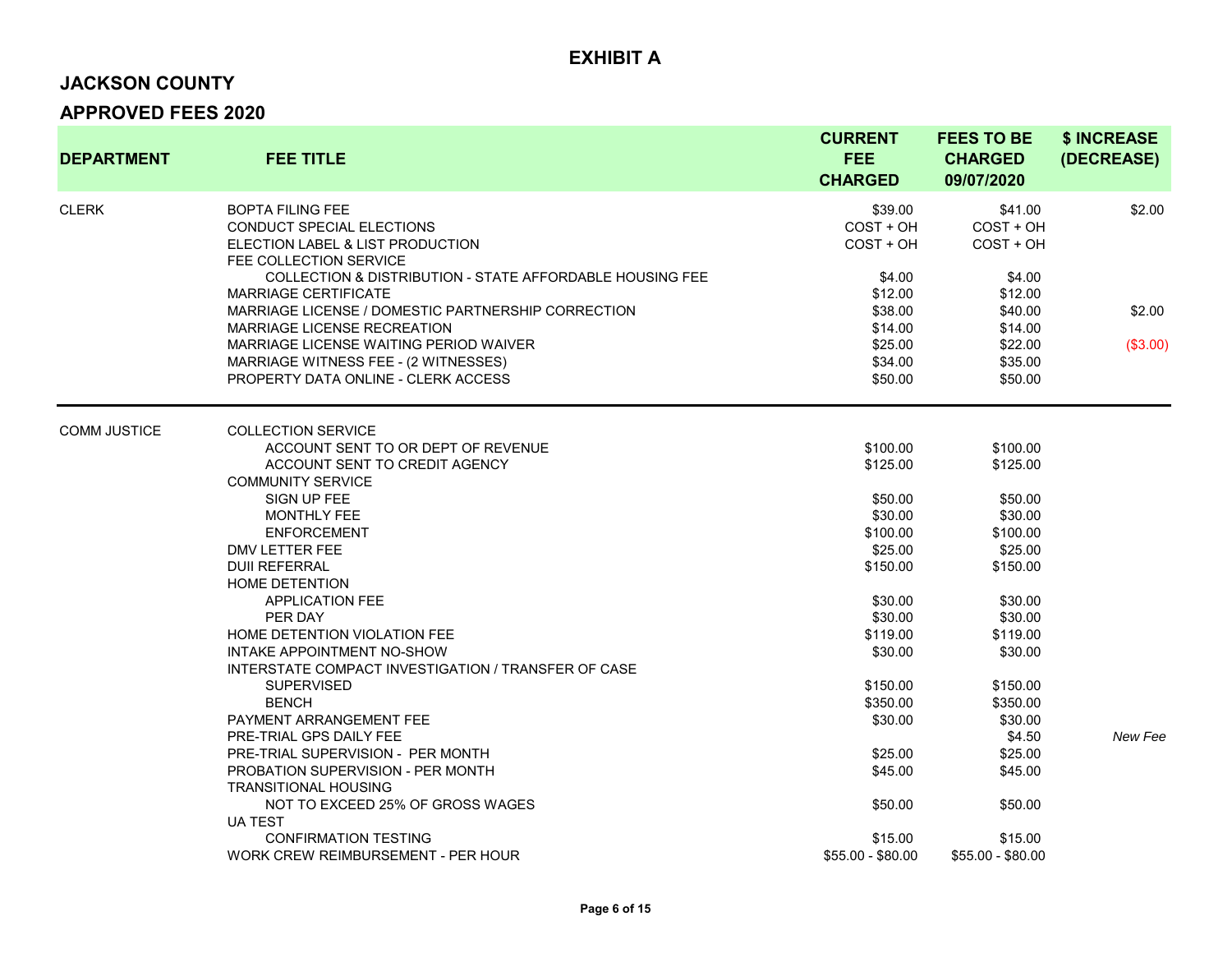# **JACKSON COUNTY**

| <b>DEPARTMENT</b>   | <b>FEE TITLE</b>                                                                                                           | <b>CURRENT</b><br><b>FEE</b><br><b>CHARGED</b> | <b>FEES TO BE</b><br><b>CHARGED</b><br>09/07/2020 | \$ INCREASE<br>(DECREASE)     |
|---------------------|----------------------------------------------------------------------------------------------------------------------------|------------------------------------------------|---------------------------------------------------|-------------------------------|
| <b>COMM JUSTICE</b> | <b>WORK RELEASE</b><br>PER DAY                                                                                             | \$30.00                                        | \$30.00                                           |                               |
| COMM JUSTICE-JUV    | <b>DISCOVERY COPIES</b><br>PER PAGE AFTER 20                                                                               | \$49.00<br>\$0.25                              | \$56.00<br>\$0.25                                 | \$7.00                        |
|                     | JUVENILE DETENTION - OUT OF COUNTY YOUTH<br>JUVENILE PROBATION SUPERVISION - COURT ORDERED                                 | \$226.00                                       | \$259.00                                          | \$33.00                       |
|                     | <b>MONTHLY FEE</b><br>MONTHLY FEE - SEX OFFENDERS<br>JUVENILE PROBATION SUPERVISION-DIVERSION AGREE                        | \$30.00<br>\$120.00                            | \$30.00<br>\$120.00                               |                               |
|                     | <b>MONTHLY FEE</b><br>JUVENILE RECORD EXPUNGEMENT                                                                          | \$15.00<br>\$75.00                             | \$15.00<br>\$75.00                                |                               |
|                     | <b>JUVENILE REINSTATEMENT OF LICENSE</b><br>JUVENILE RELEASE FROM SEX OFFENDER REGISTRATION                                | \$30.00<br>\$345.00                            | \$30.00<br>\$402.00                               | \$57.00                       |
| DEVELOPMENT SVCS    | <b>PLANNING - TYPE I</b>                                                                                                   |                                                |                                                   |                               |
|                     | <b>TYPE I COUNTER PERMIT</b><br><b>TYPE I FIRE SAFETY INSPECTIONS</b>                                                      | \$116.00<br>\$40.00                            | \$115.00<br>\$40.00                               | (\$1.00)                      |
|                     | TYPE I FLOODPLAIN REVIEW<br><b>TYPE I FUEL BREAK REDUCTION</b><br><b>TYPE I PROPERTY LINE ADJUSTMENT</b>                   | \$436.00<br>\$61.00                            | \$445.00<br>\$60.00<br>\$805.00                   | \$9.00<br>(\$1.00)<br>New Fee |
|                     | TYPE I REISSUE DECISION AND/OR NOTICE<br>(REQUIRES DEPOSIT OF AVG COST)                                                    | $COST + OH$                                    | $COST + OH$                                       |                               |
|                     | <b>TYPE I REVIEW USE PERMIT</b><br>TYPE I SITE DEVELOPMENT PLAN REVIEW                                                     | \$401.00<br>\$1,065.00                         | \$410.00<br>\$1,090.00                            | \$9.00<br>\$25.00             |
|                     | <b>PLANNING - TYPE II</b><br><b>TYPE II PERMITS</b><br>TYPE II REISSUE DECISION AND/OR NOTICE                              | \$1,614.00<br>$COST + OH$                      | \$1,655.00<br>$COST + OH$                         | \$41.00                       |
|                     | (REQUIRES DEPOSIT OF AVG COST)<br>TYPE II NON RESIDENTIAL SITE DEVELOPMENT PLAN REVIEW<br>TYPE II PROPERTY LINE ADJUSTMENT | \$2,371.00                                     | \$2,435.00<br>\$1,355.00                          | \$64.00<br>New Fee            |
|                     | <b>TYPE II FLOODPLAIN REVIEW</b><br>PLANNING - TYPE III                                                                    | \$792.00                                       | \$810.00                                          | \$18.00                       |
|                     | <b>TYPE III PERMITS</b><br>TYPE III REISSUE DECISION AND/OR NOTICE<br>(REQUIRES DEPOSIT OF AVG COST)                       | \$3,092.00<br>$COST + OH$                      | \$3,175.00<br>$COST + OH$                         | \$83.00                       |
|                     | TYPE III VARIANCE PERMIT (REQUIRES DEPOSIT OF AVG COST)                                                                    | $COST + OH$                                    | $COST + OH$                                       |                               |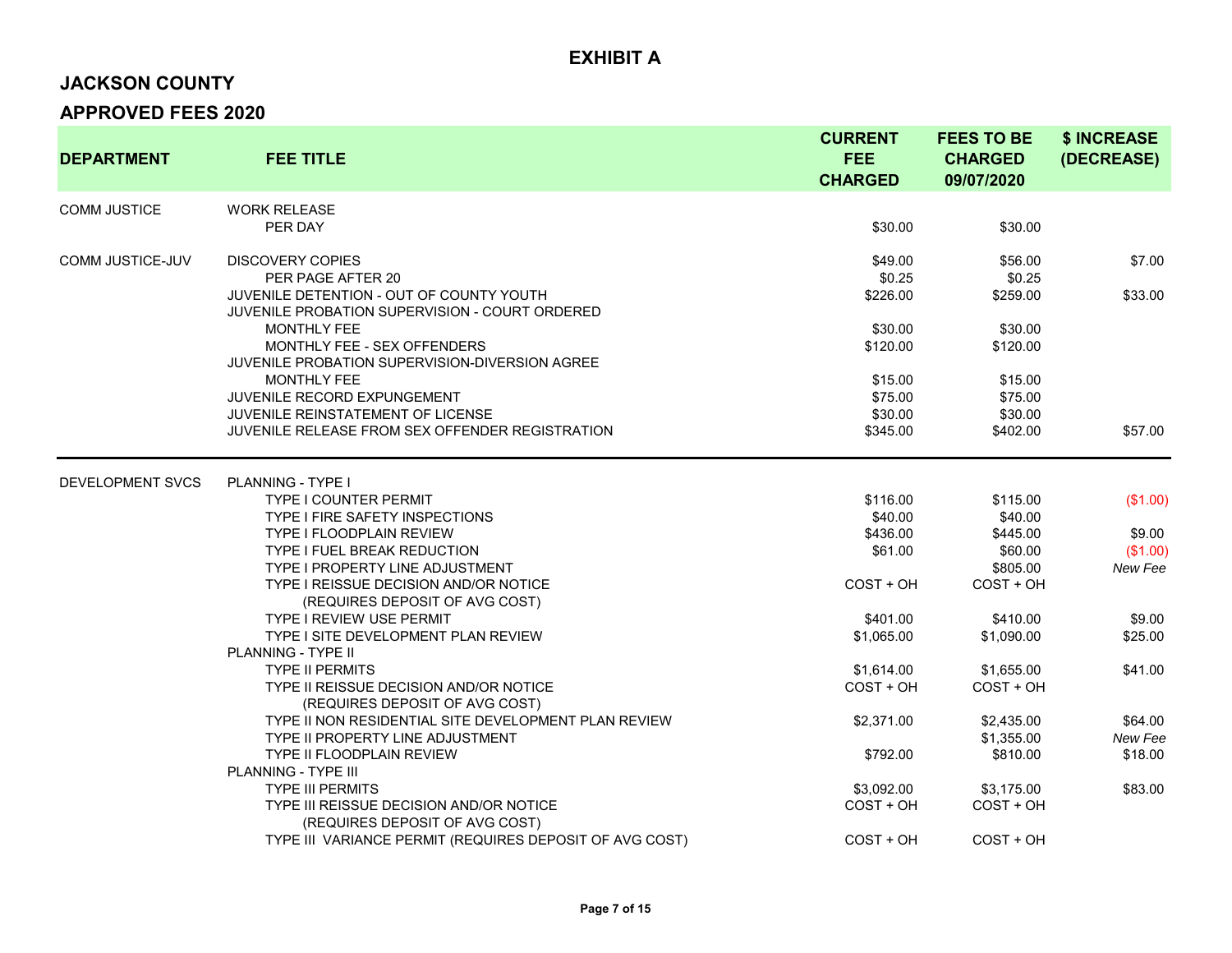### **JACKSON COUNTY**

| <b>DEPARTMENT</b>        | <b>FEE TITLE</b>                                                                            | <b>CURRENT</b><br><b>FEE</b><br><b>CHARGED</b> | <b>FEES TO BE</b><br><b>CHARGED</b><br>09/07/2020 | \$ INCREASE<br>(DECREASE) |
|--------------------------|---------------------------------------------------------------------------------------------|------------------------------------------------|---------------------------------------------------|---------------------------|
| <b>DEVELOPMENT SVCS</b>  | <b>PLANNING - TYPE IV</b>                                                                   |                                                |                                                   |                           |
|                          | <b>TYPE IV PERMITS</b>                                                                      | \$4,896.00                                     | \$5,025.00                                        | \$129.00                  |
|                          | TYPE IV REISSUE DECISION AND/OR NOTICE                                                      | $COST + OH$                                    | $COST + OH$                                       |                           |
|                          | (REQUIRES DEPOSIT OF AVG COST)                                                              |                                                |                                                   |                           |
|                          | TYPE IV ZONE/COMP PLAN MAP AMENDMENT                                                        | COST + OH                                      | $COST + OH$                                       |                           |
|                          | (REQUIRES DEPOSIT OF AVG COST)                                                              |                                                |                                                   |                           |
|                          | TYPE IV ZONE/COMP PLAN MAP AMEND W/IGA OR STATE TRANSPORT<br>(REQUIRES DEPOSIT OF AVG COST) | COST + OH                                      | COST + OH                                         |                           |
|                          | TYPE IV ZONE MAP AMENDMENT                                                                  | \$7,078.00                                     | \$7,265.00                                        | \$187.00                  |
|                          | ADDRESS ASSIGNMENT                                                                          | \$102.00                                       | \$105.00                                          | \$3.00                    |
|                          | AERIAL MYLAR COPY                                                                           | \$26.00                                        | \$25.00                                           | (\$1.00)                  |
|                          | AGRICULTURE EXEMPTION REVIEW                                                                |                                                | \$165.00                                          | New Fee                   |
|                          | APPEAL OF TENTATIVE DECISION [\$250 maximum fee per ORS 215.416(11)(b)]                     | \$250.00                                       | \$250.00                                          |                           |
|                          | APPEAL OF QUASI-JUDICIAL DECISION                                                           | $COST + OH$                                    | $COST + OH$                                       |                           |
|                          | (REQUIRES DEPOSIT OF AVG COST)                                                              |                                                |                                                   |                           |
|                          | APPLICATION AMENDMENT AND ADJUSTMENT                                                        | COST + OH                                      | $COST + OH$                                       |                           |
|                          | (REQUIRES DEPOSIT OF AVG COST)                                                              |                                                |                                                   |                           |
|                          | CUSTOM MAPPING (REQUIRES DEPOSIT OF MINIMUM COST)                                           | COST + OH                                      | $COST + OH$                                       |                           |
|                          | <b>EXTENSION OF TIME</b>                                                                    | \$28.00                                        | \$25.00                                           | (\$3.00)                  |
|                          | <b>FINAL PLATS</b>                                                                          | \$74.00                                        | \$75.00                                           | \$1.00                    |
|                          | ITEMS REMANDED BY LUBA (REQUIRES DEPOSIT OF AVG COST)                                       | $COST + OH$                                    | $COST + OH$                                       |                           |
|                          | PLANNING CONDITION REVIEW - FEE PER EACH CONDITION                                          | \$69.00                                        | \$70.00                                           | \$1.00                    |
|                          | PLANNING INSPECTION REVIEW                                                                  | \$164.00                                       | \$165.00                                          | \$1.00                    |
|                          | PRE-APPLICATION CONFERENCES                                                                 |                                                |                                                   |                           |
|                          | <b>GENERAL</b>                                                                              | \$639.00                                       | \$655.00                                          | \$16.00                   |
|                          | COMPREHENSIVE PLAN AMENDMENT<br>RESEARCH AND CONSULTATION APPOINTMENT (HOURLY RATE)         | \$847.00                                       | \$870.00                                          | \$23.00                   |
|                          | CONSULTATION APPOINTMENT (REQUIRES DEPOSIT OF AVG COST)                                     | COST + OH                                      | $COST + OH$                                       |                           |
|                          | RESEARCH (REQUIRES DEPOSIT OF AVG COST)                                                     | $COST + OH$                                    | $COST + OH$                                       |                           |
|                          | ROAD RENAMING (REQUIRES DEPOSIT OF AVG COST)                                                | $COST + OH$                                    | COST + OH                                         |                           |
|                          |                                                                                             |                                                |                                                   |                           |
| <b>DISTRICT ATTORNEY</b> | <b>DISCOVERY - INITIAL REPORTS</b>                                                          | $$25.00 +$                                     | $$25.00 +$                                        |                           |
|                          | + PER PAGE AFTER 50                                                                         | \$0.25                                         | \$0.25                                            |                           |
|                          | + ELECTRONIC MEDIA FILES                                                                    | \$10.00                                        | \$10.00                                           |                           |
|                          | + DIGITAL MEDIA (DVDs/CDs)                                                                  | \$14.00                                        | \$14.00                                           |                           |
|                          | + LAB REPORTS/CERTIFIED DOCUMENTS COPIES                                                    | \$5.00                                         | \$5.00                                            |                           |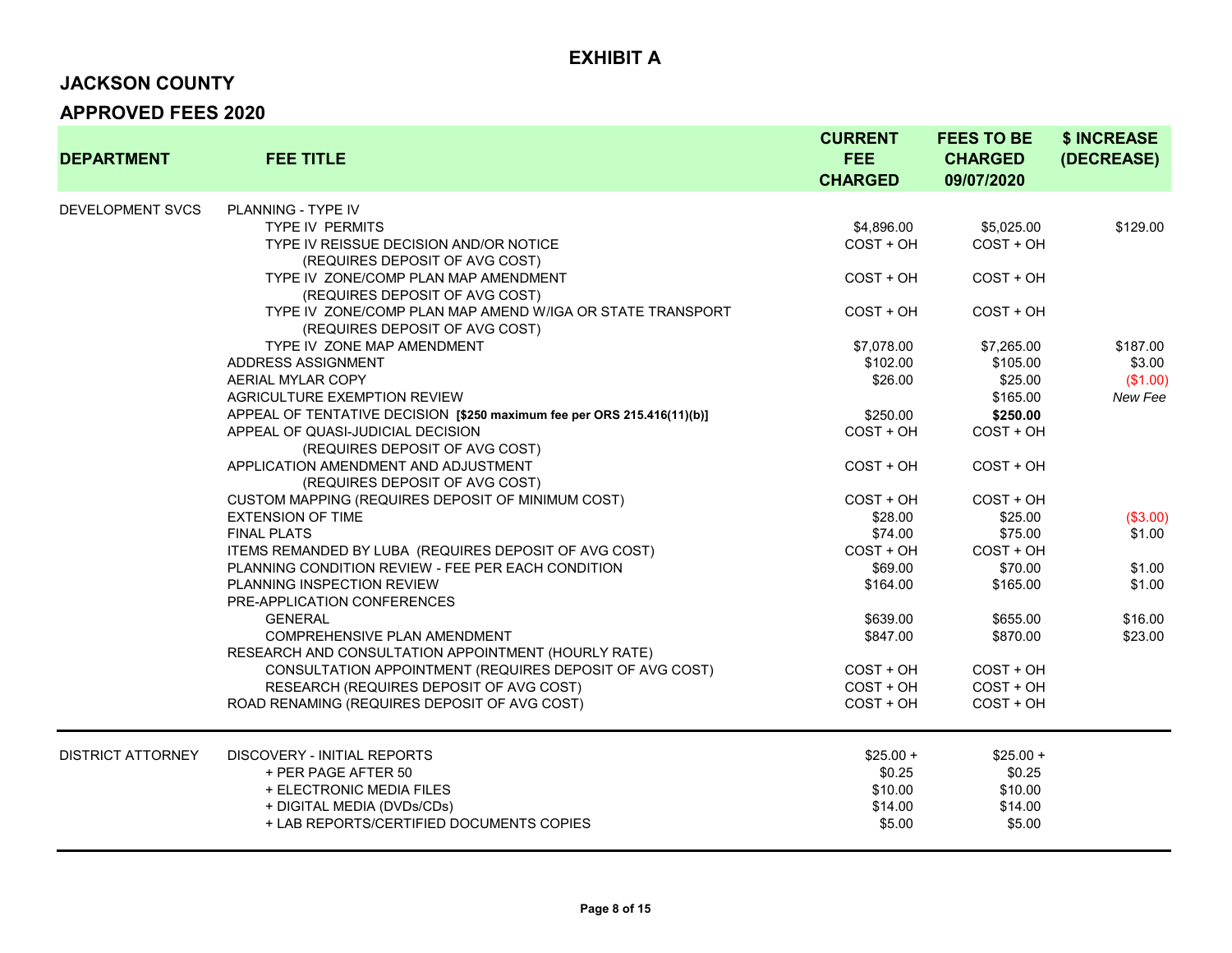### **JACKSON COUNTY**

| <b>DEPARTMENT</b> | <b>FEE TITLE</b>                                                                                                                         | <b>CURRENT</b><br><b>FEE</b><br><b>CHARGED</b> | <b>FEES TO BE</b><br><b>CHARGED</b><br>09/07/2020 | \$ INCREASE<br>(DECREASE) |
|-------------------|------------------------------------------------------------------------------------------------------------------------------------------|------------------------------------------------|---------------------------------------------------|---------------------------|
| <b>FINANCE</b>    | CHECK VOID AND REISSUE FEE<br><b>DIVERTED FUNDS FEE</b>                                                                                  | \$38.00<br>\$60.00                             | \$31.00<br>\$62.00                                | (\$7.00)<br>\$2.00        |
|                   | <b>EASEMENTS</b><br>+RECORDING COST +LEGAL DESCRIPTION COST<br>FORECLOSURE PROPERTY SALE<br>LIENHOLDER SEARCH (ORS 312.120)              | \$881.00<br>COST + OH<br>$COST + OH$           | \$540.00<br>COST + OH<br>COST + OH                | (\$341.00)                |
|                   | <b>LIQUOR LICENSE RENEWAL</b><br>RETURNED CHECK CHARGE -PROPERTY TAXES<br>UP TO 3 ACCOUNTS OR YEARS                                      | \$15.00<br>\$42.00                             | \$15.00<br>\$42.00                                |                           |
|                   | 4 - 6 ACCOUNTS OR YEARS<br>7 - 10 ACCOUNTS OR YEARS<br>OVER 10 ACCOUNTS OR YEARS                                                         | \$86.00<br>\$130.00<br>\$175.00                | \$86.00<br>\$130.00<br>\$175.00                   |                           |
|                   | MANUFACTURED STRUCTURE DE-TITLE AND RETITLE REVIEW<br>MANUFACTURED STRUCTURE OWNERSHIP CHANGE<br>+ STATE FEE COLLECTED BY COUNTY         | \$61.00<br>$$90.00+$<br>\$20.00                | \$61.00<br>$$90.00+$<br>\$20.00                   |                           |
|                   | MANUFACTURED STRUCTURE COUNTY TAX CERTIFICATION<br>MANUFACTURED STRUCTURE TRIP PERMIT FEE (PER UNIT MOVED)<br>SINGLE WIDE<br>DOUBLE WIDE | \$30.00<br>\$5.00<br>\$10.00                   | \$7.00<br>\$5.00<br>\$10.00                       | (\$23.00)                 |
|                   | <b>TRIPLE WIDE</b><br>OPEN LIEN REPORT<br>REPURCHASE ADMINISTRATIVE FEES                                                                 | \$15.00<br>\$27.00<br>COST + OH                | \$15.00<br>\$27.00<br>COST + OH                   |                           |
|                   | <b>RESEARCH</b><br>TAX RECORDS SEARCH (PER HR RATE)                                                                                      | COST + OH<br>\$97.00                           | $COST + OH$<br>\$97.00                            |                           |
| <b>HHS</b>        | PUBLIC GUARDIAN CONSERVATOR<br><b>HEALTH CARE SERVICES</b><br>FEE PER RELATIVE VALUE UNIT(RVU) AS PUBLISHED YEARLY                       | \$3,354.00                                     | \$3,444.00                                        | \$90.00                   |
|                   | IN FEDERAL REGISTER FOR EACH PROCEDURE (PER RFU)<br>PUBLIC HEALTH SERVICES CASE MANAGEMENT                                               | \$55.00                                        | \$55.00                                           |                           |
|                   | TARGETED - HIGH RISK INFANT / CHILD (TCM)<br>PUBLIC HEALTH SERVICES - FAMILY PLANNING LABORATORY FEES                                    | \$480.00                                       | \$477.00                                          | (\$3.00)                  |
|                   | LEAD HOME INVESTIGATION<br>OMC PREGNANCY VERIFICATION                                                                                    | \$870.00                                       | \$874.00<br>\$45.00                               | \$4.00<br>New Fee         |
|                   | ORAL CHOLERA VACCINE ADMINISTRATION OFFICE VISIT<br>TB TEST                                                                              | \$65.00<br>\$17.00                             | \$68.00<br>\$17.00                                | \$3.00                    |
|                   | VENIPUNCTURE/BLOOD DRAW<br>RECORDS COPY CHARGE<br>+ PER PAGE                                                                             | \$25.00<br>\$13.00<br>\$0.25                   | \$37.00<br>$$122.00 +$<br>\$0.25                  | \$12.00<br>\$109.00       |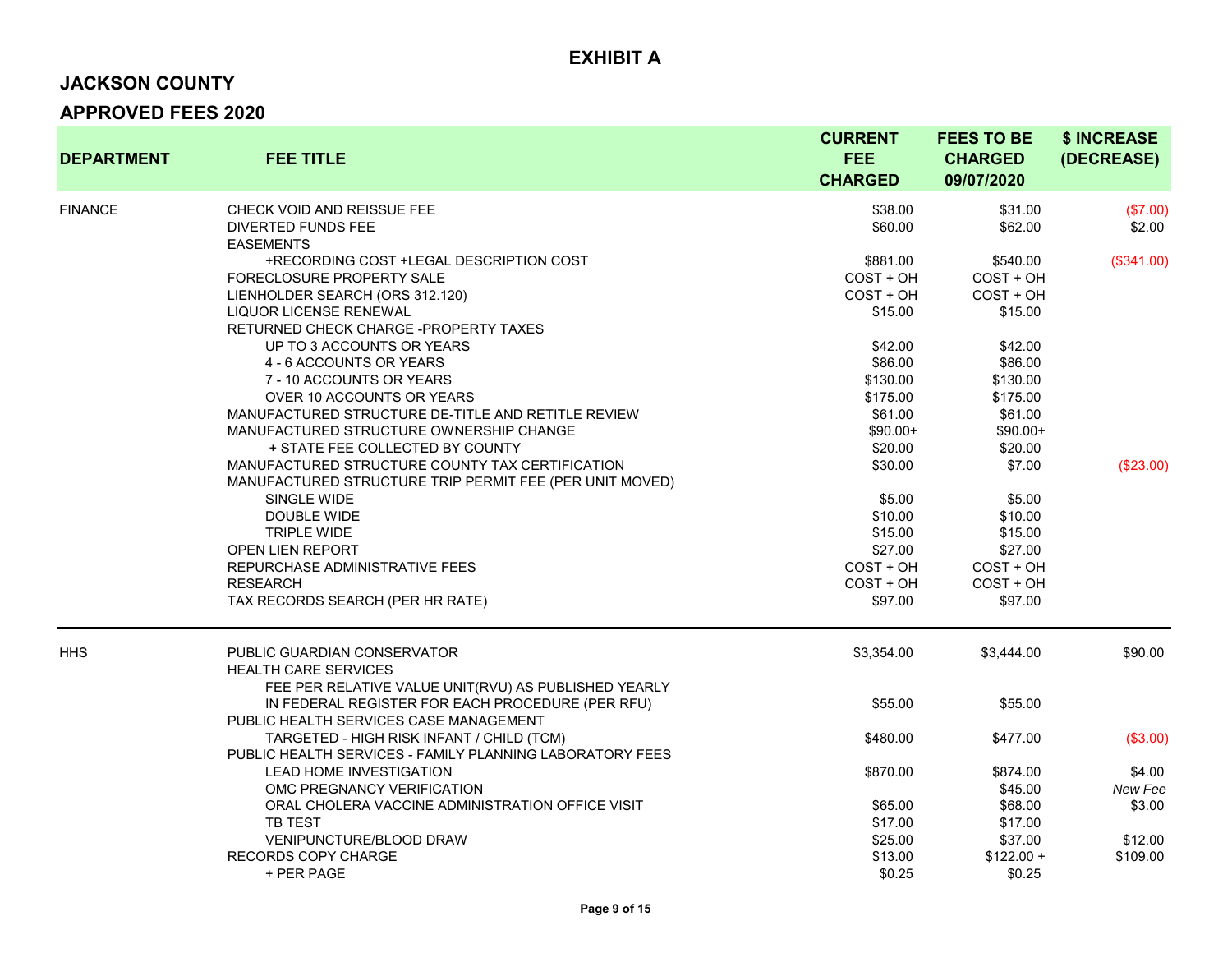# **JACKSON COUNTY**

| <b>DEPARTMENT</b> | <b>FEE TITLE</b>                                            | <b>CURRENT</b><br><b>FEE</b><br><b>CHARGED</b> | <b>FEES TO BE</b><br><b>CHARGED</b><br>09/07/2020 | \$ INCREASE<br>(DECREASE) |
|-------------------|-------------------------------------------------------------|------------------------------------------------|---------------------------------------------------|---------------------------|
| HHS               | <b>TRAVELER'S VACCINE CONSULTATION</b>                      |                                                |                                                   |                           |
|                   | LOW COMPLEXITY OF VISIT                                     | \$70.00                                        | \$74.00                                           | \$4.00                    |
|                   | MODERATE COMPLEXITY OF VISIT                                | \$124.00                                       | \$129.00                                          | \$5.00                    |
|                   | <b>HIGH COMPLEXITY OF VISIT</b>                             | \$179.00                                       | \$183.00                                          | \$4.00                    |
|                   | MENTAL HEALTH SERVICES - MAX AMOUNTS - BASED ON             |                                                |                                                   |                           |
|                   | 15 MINUTE UNITS - SLIDING FEE SCALE - SERVICES PROVIDED BY: |                                                |                                                   |                           |
|                   | LMP - ON SITE                                               | \$123.00                                       | \$283.00                                          | \$160.00                  |
|                   | LMP - ON SITE - GROUP                                       | \$32.00                                        | \$74.00                                           | \$42.00                   |
|                   | <b>MHRN - ON SITE</b>                                       | \$105.00                                       | \$116.00                                          | \$11.00                   |
|                   | MHRN - ON SITE - GROUP                                      | \$28.00                                        | \$31.00                                           | \$3.00                    |
|                   | QMHA - ON SITE                                              | \$83.00                                        | \$73.00                                           | (\$10.00)                 |
|                   | QMHA - ON SITE - GROUP                                      | \$22.00                                        | \$19.00                                           | (\$3.00)                  |
|                   | QMHP - ON SITE                                              | \$81.00                                        | \$87.00                                           | \$6.00                    |
|                   | QMHP - ON SITE - GROUP                                      | \$21.00                                        | \$23.00                                           | \$2.00                    |
|                   | PEER DELIVERED SERVICES                                     | \$74.00                                        | \$54.00                                           | (\$20.00)                 |
|                   | PEER DELIVERED SERVICES - GROUP                             | \$19.00                                        | \$14.00                                           | (\$5.00)                  |
|                   | <b>GROUP USE FACILITY INSPECTIONS</b>                       |                                                |                                                   |                           |
|                   | SCHOOL FOOD SERVICE PER SITE                                | \$339.00                                       | \$345.00                                          | \$6.00                    |
|                   | <b>SUMMER MEAL SITE</b>                                     | \$339.00                                       | \$345.00                                          | \$6.00                    |
|                   | DAY CARE CENTER                                             | \$398.00                                       | \$406.00                                          | \$8.00                    |
|                   | WITH INDIVIDUAL WATER SYSTEM (+ water sample actual cost)   | $$398.00 + COST$                               | $$406.00 + COST$                                  | \$8.00                    |
|                   | <b>INSTITUTION INSPECTION</b>                               |                                                |                                                   |                           |
|                   | <b>GENERAL FACILITY</b>                                     | \$206.00                                       | \$210.00                                          | \$4.00                    |
|                   | <b>FACILITY WITH FOOD SERVICE</b>                           | \$398.00                                       | \$406.00                                          | \$8.00                    |
|                   | FACILITY WITH FOOD AND WATER (+ water sample actual cost)   | $$398.00 + COST$                               | $$406.00 + COST$                                  | \$8.00                    |
|                   | INSTITUTION INSPECTION - FOOD ONLY                          | \$294.00                                       | \$300.00                                          | \$6.00                    |
|                   | 1/2 FEE FOR INDIVIDUALS GOING INTO BUSINESS                 |                                                |                                                   |                           |
|                   | AFTER OCTOBER 1ST EACH CALENDAR YEAR                        |                                                |                                                   |                           |
|                   | (APPLIES TO ALL LICENSED FACILITIES)                        |                                                |                                                   |                           |
|                   | REC. & HOUSING CERTIFICATION OF SANITATION                  |                                                |                                                   |                           |
|                   | MOTELS/HOTELS OPEN >6 MONTHS PER YEAR                       |                                                |                                                   |                           |
|                   | 1 - 25 UNITS                                                | \$287.00                                       | \$293.00                                          | \$6.00                    |
|                   | 26 - 50 UNITS                                               | \$317.00                                       | \$323.00                                          | \$6.00                    |
|                   | 51 - 75 UNITS                                               | \$346.00                                       | \$353.00                                          | \$7.00                    |
|                   | 76 - 100 UNITS                                              | \$375.00                                       | \$383.00                                          | \$8.00                    |
|                   | <b>101 PLUS</b>                                             | $$405.00 +$                                    | $$413.00 +$                                       | \$8.00                    |
|                   | PER UNIT OVER 100 FEE                                       | \$2.90                                         | \$3.00                                            | \$0.10                    |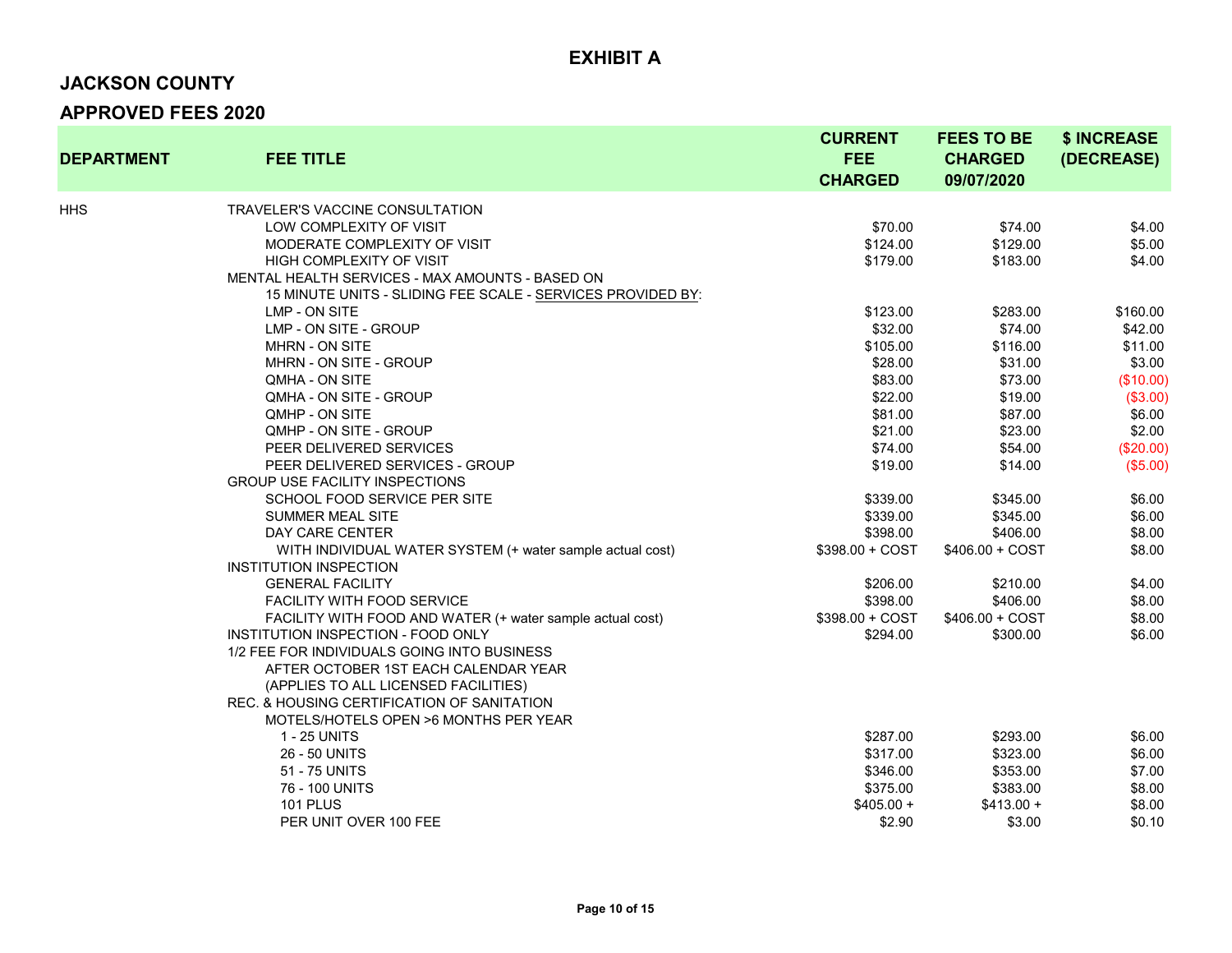# **JACKSON COUNTY APPROVED FEES 2020**

| <b>DEPARTMENT</b> | <b>FEE TITLE</b>                                 | <b>CURRENT</b><br><b>FEE</b><br><b>CHARGED</b> | <b>FEES TO BE</b><br><b>CHARGED</b><br>09/07/2020 | \$ INCREASE<br>(DECREASE) |
|-------------------|--------------------------------------------------|------------------------------------------------|---------------------------------------------------|---------------------------|
| HHS               | REC. PARKS > 6 MONTHS PER YEAR                   |                                                |                                                   |                           |
|                   | 1 - 25 UNITS                                     | \$633.00                                       | \$646.00                                          | \$13.00                   |
|                   | 26 - 50 UNITS                                    | \$698.00                                       | \$712.00                                          | \$14.00                   |
|                   | 51 - 75 UNITS                                    | \$714.00                                       | \$729.00                                          | \$15.00                   |
|                   | 76 - 100 UNITS                                   | \$744.00                                       | \$759.00                                          | \$15.00                   |
|                   | <b>101 PLUS</b>                                  | $$780.00 +$                                    | $$796.00 +$                                       | \$16.00                   |
|                   | PER UNIT OVER 100 FEE                            | \$6.50                                         | \$6.50                                            |                           |
|                   | ORGANIZATIONAL CAMPS                             | \$604.00                                       | \$616.00                                          | \$12.00                   |
|                   | <b>PICNIC PARKS</b>                              | \$90.00                                        | \$92.00                                           | \$2.00                    |
|                   | TRAVELERS' ACCOMMODATIONS                        |                                                |                                                   |                           |
|                   | <b>HOSTEL FEE</b>                                | \$287.00                                       | \$293.00                                          | \$6.00                    |
|                   | PLAN REVIEW -                                    |                                                |                                                   |                           |
|                   | HOTEL, MOTEL, HOSTELS, AND ORG. CAMPS            |                                                |                                                   |                           |
|                   | <b>NEW FACILITY</b>                              | \$549.00                                       | \$560.00                                          | \$11.00                   |
|                   | <b>REMODELED FACILITY</b>                        | \$549.00                                       | \$560.00                                          | \$11.00                   |
|                   | <b>REC &amp; HOUSING PENALTY FEES:</b>           |                                                |                                                   |                           |
|                   | FAILURE TO APPLY FOR LICENSE WITHIN 30 DAYS      |                                                |                                                   |                           |
|                   | <b>FAILURE TO RENEW A LICENSE WITHIN 15 DAYS</b> |                                                |                                                   |                           |
|                   | PLUS FIRST DAY OF EACH MONTH THEREAFTER          |                                                |                                                   |                           |
|                   | PUBLIC SWIMMING POOLS                            |                                                |                                                   |                           |
|                   | ANNUAL POOL OR SPA                               | \$615.00                                       | \$628.00                                          | \$13.00                   |
|                   | SEASONAL OPERATED POOL OR SPA                    | \$415.00                                       | \$424.00                                          | \$9.00                    |
|                   | SECOND POOL AT ONE LOCATION                      |                                                |                                                   |                           |
|                   | <b>SEASONAL</b>                                  | \$265.00                                       | \$270.00                                          | \$5.00                    |
|                   | <b>ANNUAL</b>                                    | \$486.00                                       | \$496.00                                          | \$10.00                   |
|                   | <b>PLAN REVIEW</b>                               | \$736.00                                       | \$781.00                                          | \$45.00                   |
|                   | <b>CONSTRUCTION PERMIT &amp; INSPECTION</b>      | \$537.00                                       | \$548.00                                          | \$11.00                   |
|                   | ADDITIONAL INSPECTIONS (EACH)                    | \$265.00                                       | \$270.00                                          | \$5.00                    |
|                   | SWIMMING POOL PENALTY FEES                       |                                                |                                                   |                           |
|                   | LATE LICENSE REINSTATEMENT                       | \$100.00                                       | \$100.00                                          |                           |
|                   | <b>FOOD SERVICE FACILITY LICENSE</b>             |                                                |                                                   |                           |
|                   | <b>PLAN REVIEW</b>                               |                                                |                                                   |                           |
|                   | <b>RESTAURANT</b>                                | \$736.00                                       | \$751.00                                          | \$15.00                   |
|                   | <b>COMMISSARY</b>                                | \$480.00                                       | \$490.00                                          | \$10.00                   |
|                   | <b>MOBILE UNIT</b>                               | \$442.00                                       | \$451.00                                          | \$9.00                    |
|                   | <b>WAREHOUSE</b>                                 | \$317.00                                       | \$323.00                                          | \$6.00                    |
|                   | <b>BED &amp; BREAKFAST</b>                       | \$368.00                                       | \$376.00                                          | \$8.00                    |
|                   | LIMITED SERVICE RESTAURANT                       | \$317.00                                       | \$323.00                                          | \$6.00                    |
|                   | <b>RESTAURANT - REMODELED</b>                    | \$442.00                                       | \$451.00                                          | \$9.00                    |
|                   | OTHER THAN FULL SERVICE RESTAURANT - REMODELED   | \$221.00                                       | \$225.00                                          | \$4.00                    |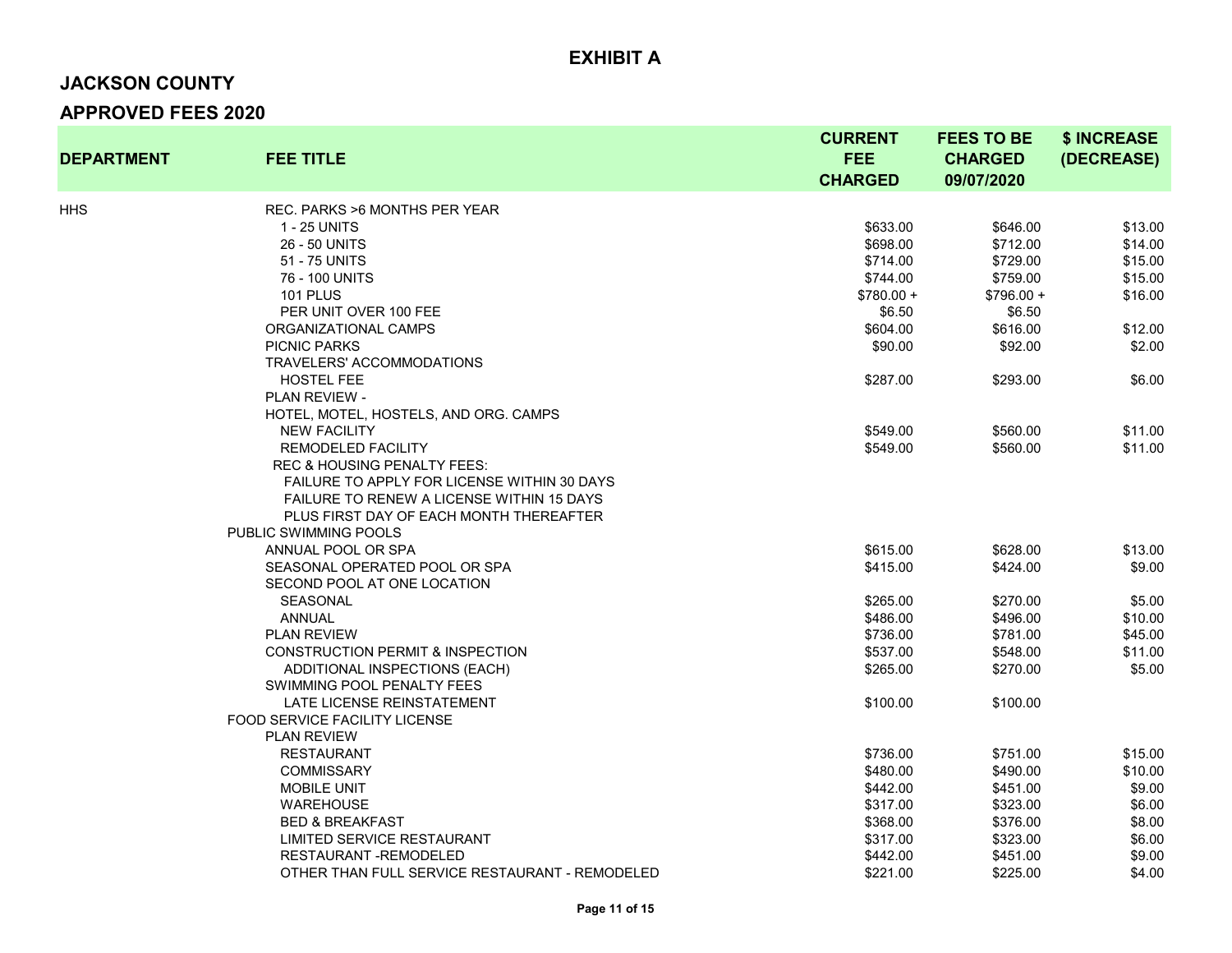# **JACKSON COUNTY APPROVED FEES 2020**

| <b>DEPARTMENT</b> | <b>FEE TITLE</b>                                   | <b>CURRENT</b><br><b>FEE</b><br><b>CHARGED</b> | <b>FEES TO BE</b><br><b>CHARGED</b><br>09/07/2020 | \$ INCREASE<br>(DECREASE) |
|-------------------|----------------------------------------------------|------------------------------------------------|---------------------------------------------------|---------------------------|
| HHS               | <b>RESTAURANTS</b>                                 |                                                |                                                   |                           |
|                   | 0 - 15 SEATS                                       | \$817.00                                       | \$834.00                                          | \$17.00                   |
|                   | 16 - 50 SEATS                                      | \$935.00                                       | \$954.00                                          | \$19.00                   |
|                   | 51 - 150 SEATS                                     | \$1,047.00                                     | \$1,068.00                                        | \$21.00                   |
|                   | <b>MORE THAN 150 SEATS</b>                         | \$1,184.00                                     | \$1,208.00                                        | \$24.00                   |
|                   | LIMITED SERVICE RESTAURANTS                        | \$635.00                                       | \$648.00                                          | \$13.00                   |
|                   | <b>COMMISSARIES</b>                                | \$486.00                                       | \$496.00                                          | \$10.00                   |
|                   | <b>WAREHOUSE</b>                                   | \$536.00                                       | \$565.00                                          | \$29.00                   |
|                   | <b>MOBILE UNIT/PUSHCARTS</b>                       |                                                |                                                   |                           |
|                   | CLASS   & II                                       | \$514.00                                       | \$523.00                                          | \$9.00                    |
|                   | CLASS III & IV                                     | \$695.00                                       | \$709.00                                          | \$14.00                   |
|                   | <b>TEMP RESTAURANTS</b>                            | \$174.00                                       | \$177.00                                          | \$3.00                    |
|                   | TEMP RESTAURANT-NON BENEVOLENT (OPERATING 2+ DAYS) | \$250.00                                       | \$255.00                                          | \$5.00                    |
|                   | TEMP RESTAURANT ADMINISTRATIVE FEE                 | \$37.00                                        | \$38.00                                           | \$1.00                    |
|                   | TEMP RESTAURANT RUSH PROCESSING FEE                | \$50.00                                        | \$50.00                                           |                           |
|                   | TEMP RESTAURANT OPERATIONAL REVIEW                 | \$74.00                                        | \$75.00                                           | \$1.00                    |
|                   | TEMP RESTAURANT RECHECK INSPECTION                 | \$110.00                                       | \$113.00                                          | \$3.00                    |
|                   | <b>BED &amp; BREAKFAST</b>                         | \$315.00                                       | \$322.00                                          | \$7.00                    |
|                   | <b>BENEVOLENT RESTAURANT</b>                       | \$125.00                                       | \$125.00                                          |                           |
|                   | BENEVOLENT INTERMITTENT/SEASONAL TEMP RESTAURANT   | \$31.00                                        | \$31.00                                           |                           |
|                   | BENEVOLENT TEMP RESTAURANT OPERATIONAL REVIEW      | \$14.00                                        | \$14.00                                           |                           |
|                   | <b>VENDING</b>                                     |                                                |                                                   |                           |
|                   | 1 - 40 UNITS                                       | \$598.00                                       | \$610.00                                          | \$12.00                   |
|                   | 41 - 75 UNITS                                      | \$658.00                                       | \$672.00                                          | \$14.00                   |
|                   | <b>76 PLUS UNITS</b>                               | \$776.00                                       | \$792.00                                          | \$16.00                   |
|                   | <b>RESTAURANT EXTRA INSPECTION</b>                 |                                                |                                                   |                           |
|                   | EACH OF TWO VISITS - 1/2 RESTAURANT FEE            | $$322 - $467$                                  | \$417.00 - \$604.00                               | \$137.00                  |
|                   | FOOD SERVICE DELINQUENCY FEES                      |                                                |                                                   |                           |
|                   | REINSTATE LICENSE AFTER EXPIRATION                 | $$100.00+$                                     | $$100.00+$                                        |                           |
|                   | +FOR EACH SUCCESSIVE MONTH                         | \$100.00                                       | \$100.00                                          |                           |
|                   | FOOD HANDLER'S CERTIFICATION FEE - EACH TEST       |                                                |                                                   |                           |
|                   | FOOD HANDLER TRAINED & TESTED BY HHS               | \$10.00                                        | \$10.00                                           |                           |
|                   | <b>TRAIN/TEST W/ALTERNATIVE PROVIDER</b>           | \$5.00                                         | \$5.00                                            |                           |
|                   | REPLACEMENT CARD                                   | \$5.00                                         | \$5.00                                            |                           |
|                   | <b>VOLUNTEER CARD</b>                              | <b>NO FEE</b>                                  | NO FEE                                            |                           |
|                   | FOOD HANDLER BOOK                                  | COST                                           | COST                                              |                           |
|                   | AMBULANCE FRANCHISE FEES                           |                                                |                                                   |                           |
|                   | PER TRANSPORT                                      | \$2.00                                         | \$1.50                                            | (\$0.50)                  |
|                   |                                                    |                                                |                                                   |                           |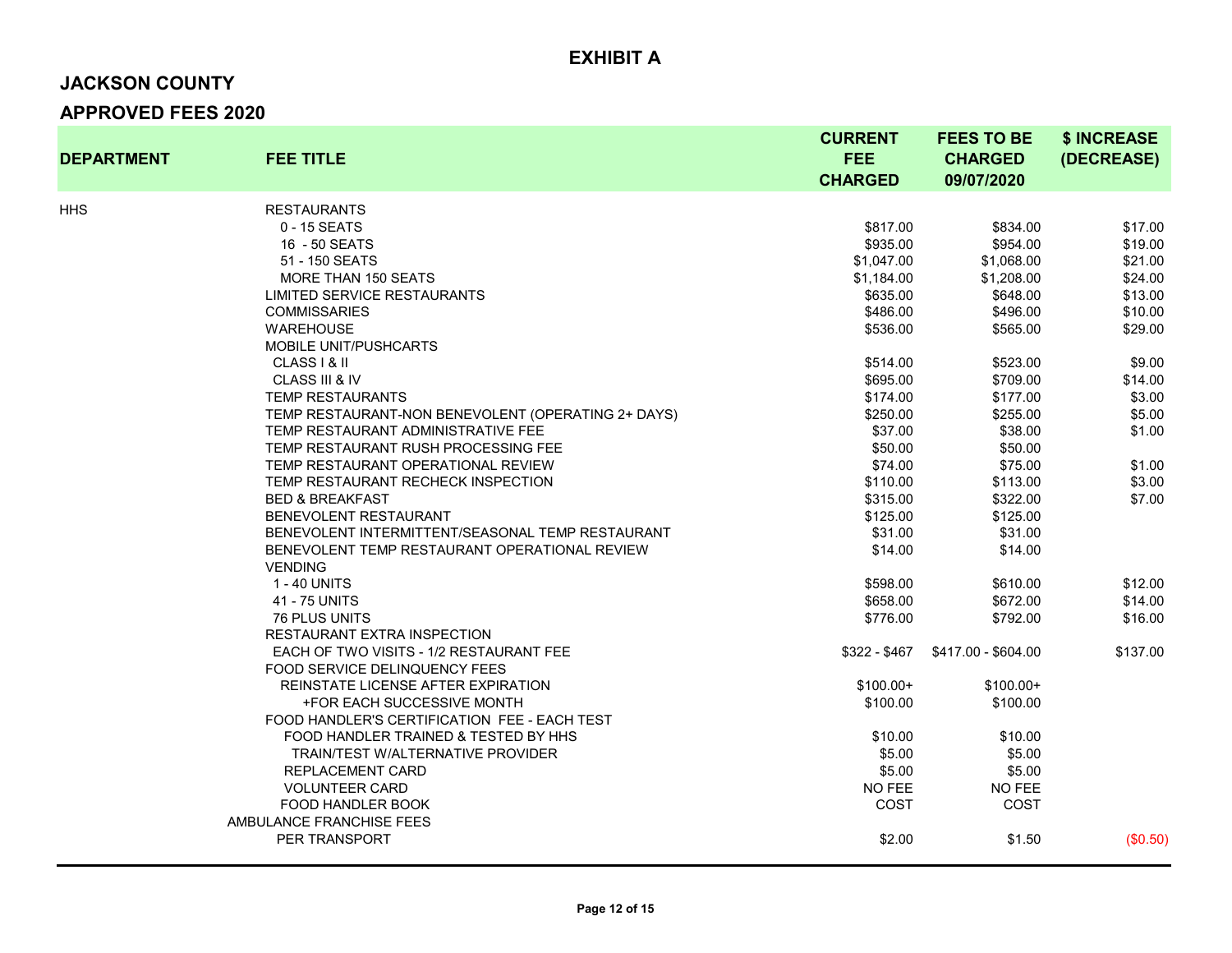#### **JACKSON COUNTY**

| <b>DEPARTMENT</b>        | <b>FEE TITLE</b>                                                                                         | <b>CURRENT</b><br><b>FEE</b><br><b>CHARGED</b> | <b>FEES TO BE</b><br><b>CHARGED</b><br>09/07/2020 | \$ INCREASE<br>(DECREASE) |
|--------------------------|----------------------------------------------------------------------------------------------------------|------------------------------------------------|---------------------------------------------------|---------------------------|
| IT                       | CUSTOM REPORTS/DOWNLOADS (HOURLY RATE -1 HOUR MINIMUM)<br>PROPERTY DATA ONLINE HOMEOWNER NAME SEARCH FEE | \$126.00                                       | \$130.00<br>\$100.00                              | \$4.00<br>New Fee         |
|                          | CUSTOM GIS WORK (HOURLY RATE - 1 HOUR MINIMUM)                                                           | \$168.00                                       | \$170.00                                          | \$2.00                    |
| <b>ROADS &amp; PARKS</b> | APPLICATION DUE DATE EXTENSION<br><b>AUDITORIUM RENTAL - HOURLY</b>                                      | \$25.00                                        | \$25.00                                           |                           |
|                          | JACKSON COUNTY DEPARTMENTS                                                                               | \$10.00                                        | \$10.00                                           |                           |
|                          | OTHER GOVERNMENT AGENCIES                                                                                | \$12.50                                        | \$12.50                                           |                           |
|                          | <b>PRIVATE ENTITY</b>                                                                                    | \$37.50                                        | \$37.50                                           |                           |
|                          | <b>ENCROACHMENT PERMIT</b>                                                                               | \$270.00                                       | \$309.00                                          | \$39.00                   |
|                          | LID SEGREGATION                                                                                          | COST + OH                                      | COST + OH                                         |                           |
|                          | MAJOR ROAD IMPROVEMENT PERMIT                                                                            | \$5,883.00                                     | \$6,735.00                                        | \$852.00                  |
|                          | MINOR ROAD IMPROVEMENT PERMIT                                                                            | \$2,942.00                                     | \$3,367.00                                        | \$425.00                  |
|                          | RIGHT-OF-WAY VACATION                                                                                    | \$1,187.00                                     | \$1,284.00                                        | \$97.00                   |
|                          | ROAD APPROACH PERMIT                                                                                     | \$220.00                                       | \$230.00                                          | \$10.00                   |
|                          | SIDEWALK REPAIR                                                                                          | \$220.00                                       | \$230.00                                          | \$10.00                   |
|                          | <b>SPECIAL PERMIT</b>                                                                                    | \$118.00                                       | \$116.00                                          | (\$2.00)                  |
|                          | <b>TRANSPORTATION PERMIT - ANNUAL</b>                                                                    | \$8.00                                         | \$8.00                                            |                           |
|                          | <b>TRANSPORTATION PERMIT - SINGLE TRIP</b>                                                               | \$8.50                                         | \$8.00                                            | (\$0.50)                  |
|                          | UTILITY PROJECTS PHOTOS                                                                                  |                                                |                                                   |                           |
|                          | ONE-HOUR (SMALL)                                                                                         | \$118.00                                       | \$116.00                                          | (\$2.00)                  |
|                          | TWO-HOUR (MEDIUM)                                                                                        | \$237.00                                       | \$232.00                                          | (\$5.00)                  |
|                          | SEVEN-HOUR (LARGE)                                                                                       | \$829.00                                       | \$813.00                                          | (\$16.00)                 |
|                          | <b>WATER SALES</b>                                                                                       |                                                |                                                   |                           |
|                          | <b>LOW PRESSURE</b>                                                                                      | COST + OH                                      | COST + OH                                         |                           |
| <b>SHERIFF</b>           | <b>FINGERPRINTING</b>                                                                                    | \$48.00                                        | \$49.00                                           | \$1.00                    |
|                          | <b>ADDITIONAL CARDS</b>                                                                                  | \$4.75                                         | \$5.00                                            | \$0.25                    |
|                          | <b>IMPOUNDMENT ADMINISTRATIVE FEE</b>                                                                    | \$247.00                                       | \$227.00                                          | (\$20.00)                 |
|                          | <b>JAIL INTAKE FEE</b>                                                                                   | \$24.00                                        | \$25.00                                           | \$1.00                    |
|                          | MEDICAL VISITS / PRESCRIPTIONS                                                                           |                                                |                                                   |                           |
|                          | ACTUAL COST UP TO MAXIMUM FEE                                                                            | MAX: \$153.00                                  | MAX: \$156.00                                     | \$3.00                    |
|                          | PHOTOGRAPH COPY / PRINT                                                                                  | \$12.00                                        | \$12.00                                           |                           |
|                          | POLICE REPORT COPY                                                                                       |                                                |                                                   |                           |
|                          | NO REDACTION REQUIRED - UP TO 20 PAGES                                                                   | \$25.00                                        | \$25.00                                           |                           |
|                          | REDACTION REQUIRED - UP TO 20 PAGES                                                                      | \$35.00                                        | \$35.00                                           |                           |
|                          | AFTER 20 PAGES - EACH PAGE                                                                               | \$0.25                                         | \$0.25                                            |                           |
|                          | <b>RECORDS CHECK</b>                                                                                     | \$72.00                                        | \$73.00                                           | \$1.00                    |
|                          |                                                                                                          |                                                |                                                   |                           |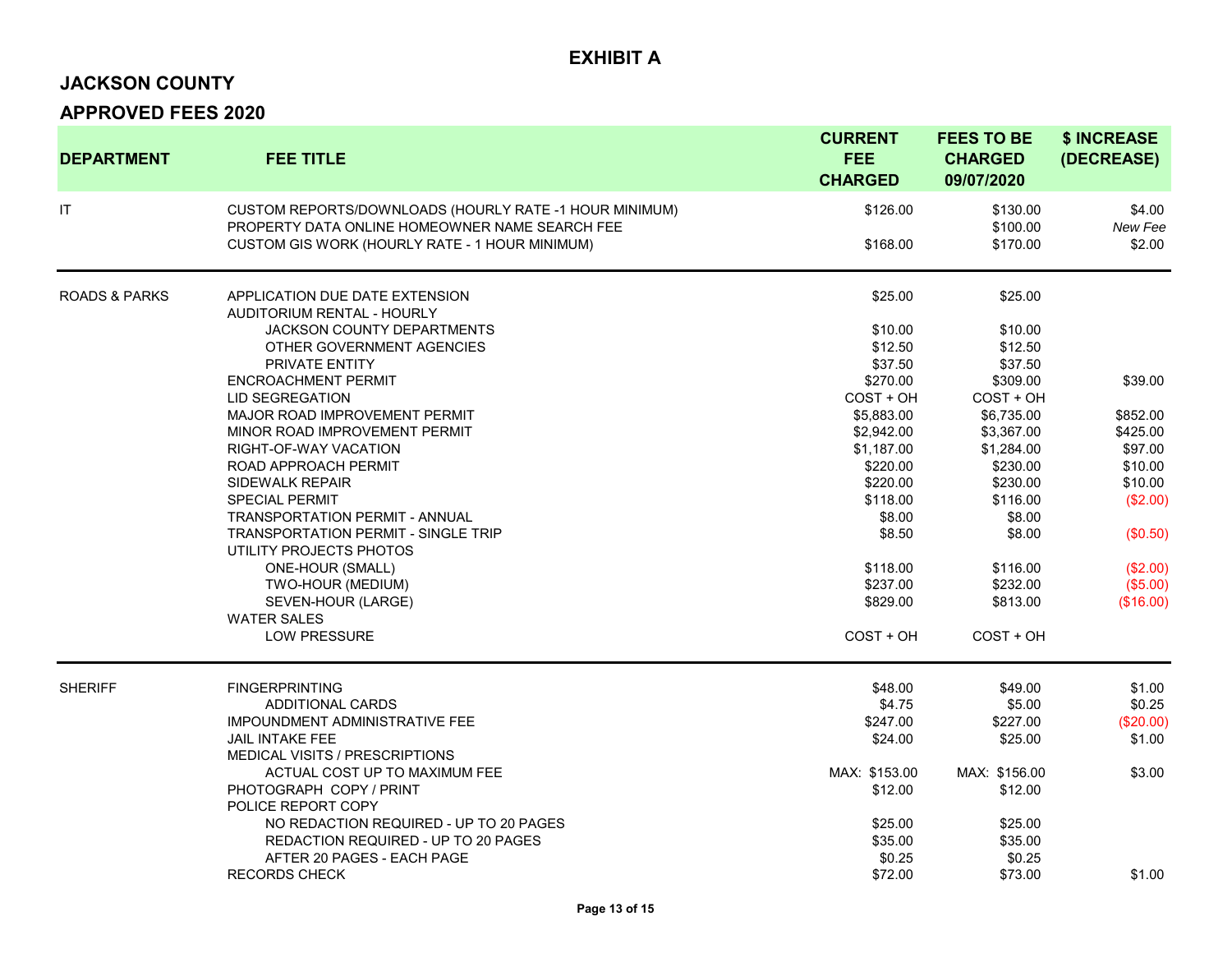# **JACKSON COUNTY**

| <b>DEPARTMENT</b> | <b>FEE TITLE</b>                                                                                                                                                           | <b>CURRENT</b><br><b>FEE</b><br><b>CHARGED</b> | <b>FEES TO BE</b><br><b>CHARGED</b><br>09/07/2020   | \$ INCREASE<br>(DECREASE)    |
|-------------------|----------------------------------------------------------------------------------------------------------------------------------------------------------------------------|------------------------------------------------|-----------------------------------------------------|------------------------------|
| <b>SHERIFF</b>    | SALES OF PROPERTY FEE - BASE FEE (5 HOURS)<br>+ PER HOUR (AFTER 5.0 HOUR BASE FEE)<br>SEARCH & RESCUE SERVICES (UP TO MAX OF \$500)<br>SECONDHAND DEALER LICENSE / RENEWAL | \$714.00<br>\$156.00<br>$COST + OH$            | \$722.00<br>\$156.00<br>$COST + OH$                 | \$8.00                       |
|                   | <b>NEW</b><br><b>RENEWAL</b>                                                                                                                                               | \$356.00<br>\$267.00                           | \$358.00<br>\$269.00                                | \$2.00<br>\$2.00             |
|                   | <b>TRAFFIC SCHOOL</b><br><b>VEHICLE IMPOUND HEARING FEE</b><br><b>VICTIMS IMPACT PANEL CLASS</b>                                                                           | \$45.00<br>\$240.00<br>\$25.00                 | \$45.00<br>\$254.00<br>\$35.00                      | \$14.00<br>\$10.00           |
|                   | WHY SAFETY BELTS CLASS                                                                                                                                                     | \$30.00                                        | \$35.00                                             | \$5.00                       |
| <b>SURVEYOR</b>   | <b>ADDITIONAL FIELD CHECK</b>                                                                                                                                              |                                                |                                                     |                              |
|                   | PREMONUMENTED SUBDIVISION<br>+ FIELD CHECK<br>POSTMONUMENTED SUBDIVISION                                                                                                   | $$645.00 +$<br>$COST + OH$<br>$COST + OH$      | $$675.00 +$<br><b>COST + OH</b><br><b>COST + OH</b> | \$30.00                      |
|                   | ADDITIONAL FILING FEES - EXTRA PAGES<br>EXTRA PAGE AFTER FIRST TWO +NARRATIVE<br>(APPLIES TO PARTITIONS, SUBDIVISIONS, CONDOS & SURVEYS)                                   | \$250.00                                       | \$260.00                                            | \$10.00                      |
|                   | AFFIDAVIT OF CORRECTION<br>AFFIDAVIT OF DEFERRED MONUMENTATION<br>+ FIELD CHECK                                                                                            | NO FEE<br>$$1,140.00 +$<br>COST + OH           | NO FEE<br>$$1,200.00 +$<br><b>COST + OH</b>         | \$60.00                      |
|                   | CEMETERY PLATS (MONUMENTED)<br><b>FILING</b><br><b>CHECKING</b>                                                                                                            | \$390.00<br>$$2.120.00 +$                      | \$400.00<br>$$2,170.00 +$                           | \$10.00<br>\$50.00           |
|                   | + PER UNIT<br>CEMETERY PLATS (POST-MONUMENTED)                                                                                                                             | \$130.00                                       | \$140.00                                            | \$10.00                      |
|                   | <b>FILING</b><br><b>CHECKING</b><br>+ PER UNIT                                                                                                                             | \$390.00<br>$$2,800.00 +$<br>\$94.00           | \$400.00<br>$$2,880.00 +$<br>\$100.00               | \$10.00<br>\$80.00<br>\$6.00 |
|                   | CERTIFICATION OF SURVEY RECORDS<br><b>CONDOMINIUM CHECK:</b><br><b>FILING</b>                                                                                              | \$100.00<br>\$390.00                           | \$100.00<br>\$400.00                                | \$10.00                      |
|                   | <b>CHECKING</b><br>+ PER UNIT                                                                                                                                              | $$2,530.00 +$<br>\$250.00                      | $$2,590.00 +$<br>\$260.00                           | \$60.00<br>\$10.00           |